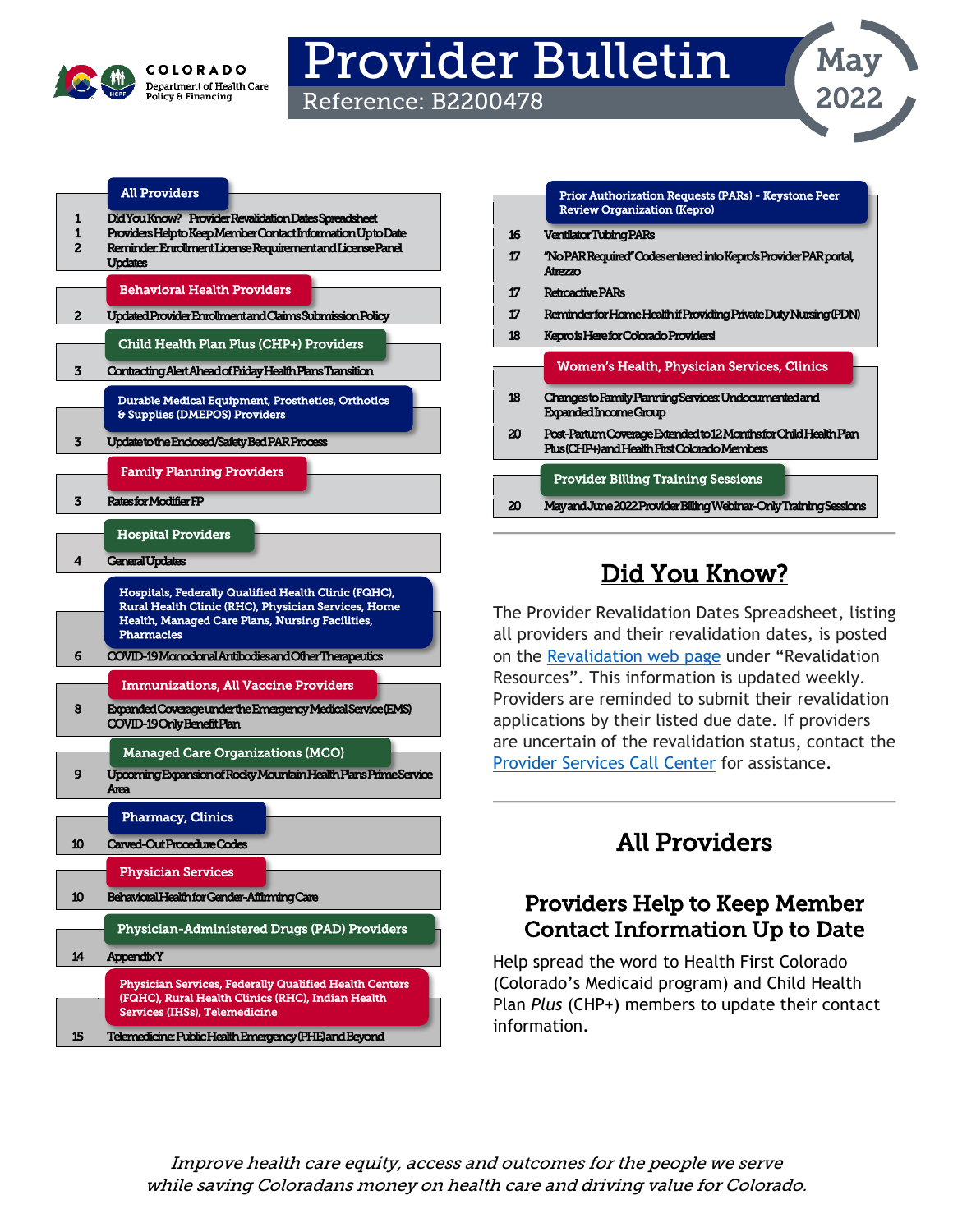During the public health emergency (PHE), members stay enrolled in health coverage even if they have household or income changes. At the end of the PHE, many Health First Colorado and CHP+ members will receive a packet to renew their coverage.

#### **Members who fail to fill out necessary information may lose their benefits.**

Many members have moved over the past few years, and it is crucial to have correct addresses so that members get the information needed to keep or change their coverage. The Department of Health Care Policy & Financing (the Department) has collaborated with community partners to create an "Update Your Address" campaign for members. Please use the following resources to spread the word.

[Update Your Address outreach materials in Microsoft Word format](https://hcpf.colorado.gov/sites/hcpf/files/UYA%20Provider%20Outreach%20Graphics%20-%20MS%20Word.zip) (English and Spanish)

### <span id="page-1-0"></span>Reminder: Enrollment License Requirement and License Panel Updates

Current Health First Colorado providers that are required to maintain a license as part of their enrollment will receive a letter from the Department when the primary license is approaching expiration or has reached its expiration date. Providers are reminded that Health First Colorado enrollment may be inactivated if the provider's license, certification, or accreditation has expired or is subject to conditions or restrictions. Visit the [General Provider](https://hcpf.colorado.gov/gen-info-manual#inactEnroll)  [Information Manual web page](https://hcpf.colorado.gov/gen-info-manual#inactEnroll) for more information.



The License panel of the Provider Web Portal (Provider Maintenance function) was recently updated to require additional information when adding a new license or updating/renewing an existing license. This update only impacts provider types and specialties required to submit and maintain a license(s) as part of their Health First Colorado enrollment. Visit the [Information by Provider Type web page](https://hcpf.colorado.gov/find-your-provider-type) for license requirements by provider type and specialty.

Reference the Revalidation Manual available on the [Revalidation web](https://hcpf.colorado.gov/revalidation) 

[page](https://hcpf.colorado.gov/revalidation) or the [Revalidation Quick Guide web page](https://hcpf.colorado.gov/reval-quick-guide) for details on adding or updating a license for revalidation applications. Visit the [Provider Maintenance - License Update Quick Guide web](https://hcpf.colorado.gov/update-license)  [page](https://hcpf.colorado.gov/update-license) for instruction on adding or updating a license through a Provider Maintenance request.

# Behavioral Health Providers

### <span id="page-1-2"></span><span id="page-1-1"></span>Updated Provider Enrollment and Claims Submission Policy

Effective May 1, 2022, practitioners who are eligible to enroll in Health First Colorado and have applied for credentials with a Regional Accountable Entity (RAE) may continue to submit claims under a supervising provider until they are contracted with a RAE. This guidance will be added to the July 1 edition of the Uniform Services Coding Standards (USCS) Manual.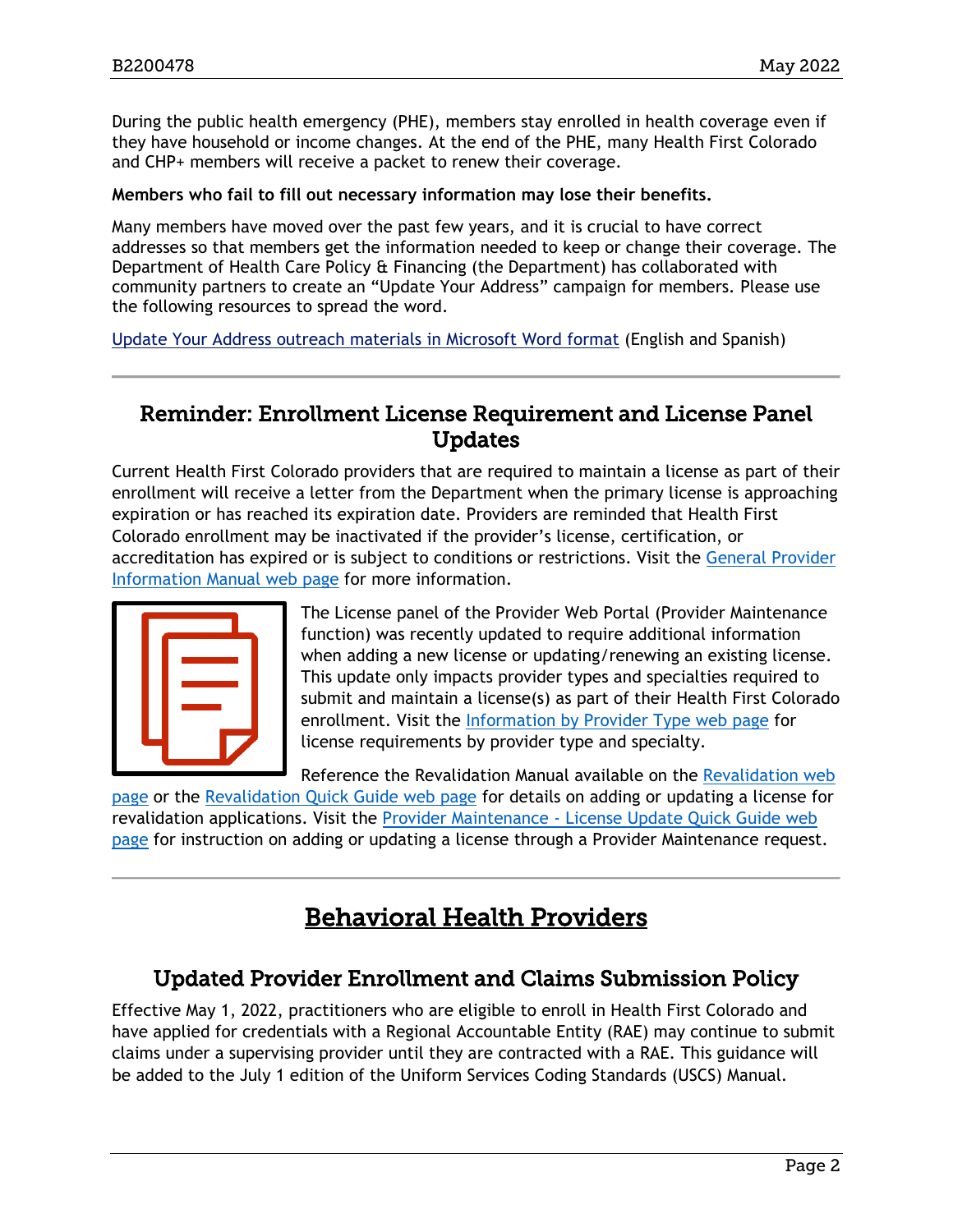# Child Health Plan Plus (CHP+) Providers

# <span id="page-2-5"></span>Contracting Alert Ahead of Friday Health Plans Transition

<span id="page-2-0"></span>Effective July 1, 2022, Friday Health Plans (FHP) will no longer operate as a Managed Care Organization (MCO) in Colorado under the Child Health Plan *Plus* (CHP+) program. Providers who do not have an active contract with another CHP+ MCO will not be eligible for reimbursement for services delivered to FHP CHP+ members after June 30. Affected providers should contact the CHP+ MCOs in their area to begin the contracting process. Contact the following for more information about CHP+ contracting:

| CHP+ MCO                    | <b>Contact Information</b>              |
|-----------------------------|-----------------------------------------|
| Colorado Access             | ProviderRelations@coaccess.com          |
| Denver Health               | (303) 602-2003                          |
| Kaiser Permanente           | (866) 866-3951                          |
| Rocky Mountain Health Plans | Western Slope Providers: (970) 244-7798 |
|                             | Front Range Providers: (303) 689-7372   |

# <span id="page-2-4"></span>Durable Medical Equipment, Prosthetics, Orthotics &

# Supplies (DMEPOS) Providers

# Update to the Enclosed/Safety Bed PAR Process

<span id="page-2-1"></span>Effective May 1, 2022, Questionnaire #19 will no longer be used for Prior Authorization Requests (PARs). Requests for these items will now consist of a single attestation within Keystone Peer Review Organization (Kepro's) electronic system, Atrezzo. Providers will be asked to confirm that caregivers have been educated on safe and proper use of the bed. The corresponding policy in the DMEPOS Billing Manual should be disregarded until it can be removed.

<span id="page-2-3"></span>Contact [Haylee.Rodgers@state.co.us](mailto:Haylee.Rodgers@state.co.us) with any questions.

# Family Planning Providers

# Rates for Modifier FP

<span id="page-2-2"></span>The rates for the Evaluation and Management (E&M) Current Procedural Terminology (CPT) code 99203, when billed with the Family Planning modifier (FP) or  $FP + GT$  (telemedicine modifier) were loaded into the Colorado interChange incorrectly.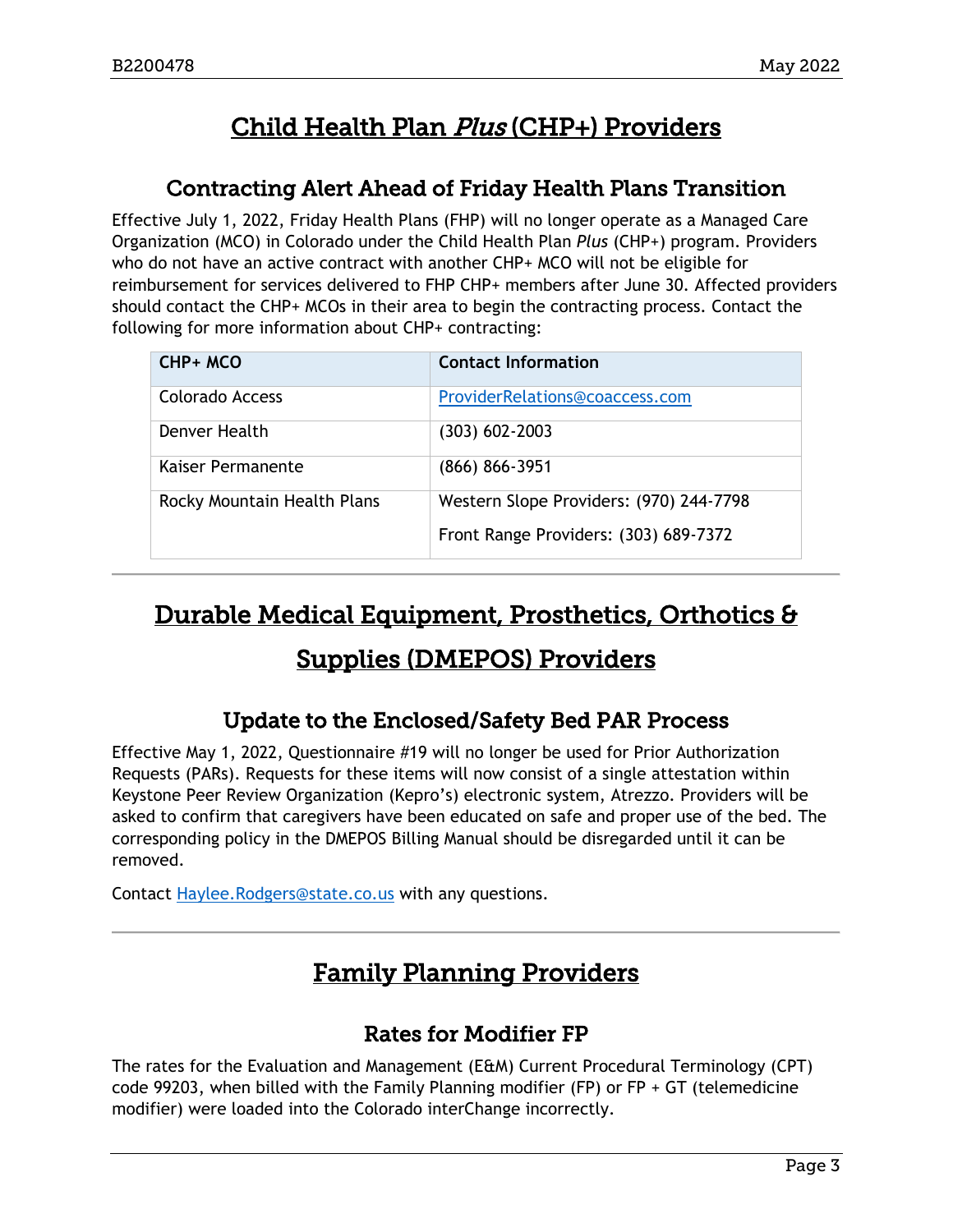The rates have been corrected on the FY 19-20, FY 20-21 and FY 21-22 Health First fee schedules. Claims submitted for 99203 (FP) or 99203 (FP+GT) with dates of service on or following March 28, 2020, were reprocessed April 4, 2022, for the additional payment.

The corrected rate amounts, per fiscal year, for 99203 (FP) and 99203 (FP  $+$  GT) are listed below:

| <b>Code</b>      | <b>Modifier Combinations Note</b> |               |                                        |
|------------------|-----------------------------------|---------------|----------------------------------------|
| 99203            | ΙFΡ                               | <b>IFP+GT</b> |                                        |
| <b>FY 21-22</b>  | \$122.77                          | \$127.84      | 2.5% increase applied to FY 20-21 rate |
| <b>IFY 20-21</b> | \$119.78                          | \$124.73      | 1.0% decrease applied to FY 19-20 rate |
| FY 19-20         | \$120.99                          | \$125.94      | Base rate                              |

Contact Melanie Reece at [Melanie.Reece@state.co.us](mailto:Melanie.Reece@state.co.us) with family planning program-related questions about 99203, or Marli Firillo at [Marli.Firillo@state.co.us](mailto:Marli.Firillo@state.co.us) for rates-related concerns about 99203.

# Hospital Providers

### General Updates

#### <span id="page-3-1"></span><span id="page-3-0"></span>**All Hospital Providers**

#### **Hospital Stakeholder Engagement Meetings**

Bi-monthly Hospital Engagement meetings will continue to be hosted to discuss current issues regarding payment reform and operational processing. [Sign up to receive the Hospital](https://visitor.r20.constantcontact.com/manage/optin?v=001HfxrbpGNWZ0lZnPp6t3PG2s9XPNl8ZvgFdjsKvSnhIy8z9JmHyp6DeoLJ3saT6x0SeqRR1ub149uoXxe1ok4jTzfMSQ0BN7S5vcLiRO7gdY%3D)  [Stakeholder Engagement Meeting newsletters.](https://visitor.r20.constantcontact.com/manage/optin?v=001HfxrbpGNWZ0lZnPp6t3PG2s9XPNl8ZvgFdjsKvSnhIy8z9JmHyp6DeoLJ3saT6x0SeqRR1ub149uoXxe1ok4jTzfMSQ0BN7S5vcLiRO7gdY%3D)

• The All-Hospital Engagement meeting is scheduled for **[Friday, May 6, 2022, from 9:00](https://hcpf.colorado.gov/hospital-stakeholder-engagement-meetings)  [a.m. - 12:00 p.m.](https://hcpf.colorado.gov/hospital-stakeholder-engagement-meetings) MT** and will be hosted virtually.

Visit the [Hospital Stakeholder Engagement Meeting web page](https://hcpf.colorado.gov/hospital-stakeholder-engagement-meetings) for more details, meeting schedules and past meeting materials. **Calendar Year 2022 meetings have been posted**

#### **Outpatient Hospitals**

#### **Update to Version 3.16 of Enhanced Ambulatory Patient Grouping (EAPG) Methodology**

The Department has been collaborating with its vendors and hospital stakeholders over the last year preparing for the implementation of a new version of the EAPG (3.16) methodology which calculates payment for outpatient hospital services. This new version of EAPG will be implemented retroactively with an effective date of January 1, 2022, and requires both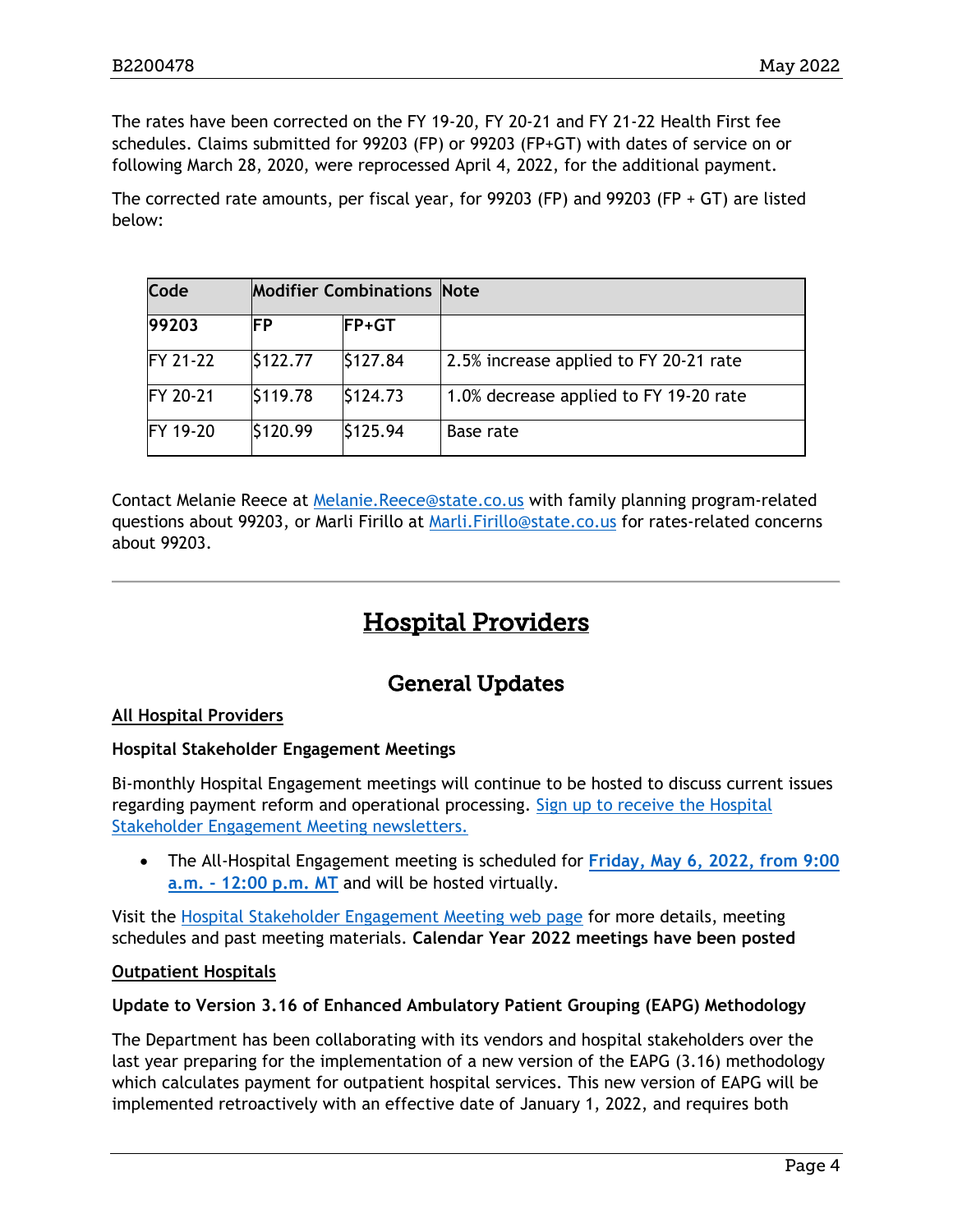Medical Services Board and State Plan authority for implementation. The base rate methodology for maintaining revenue neutrality among hospitals and their groups, which was shared in the November Stakeholder Meeting, and the relative weights Colorado intends to use for EAPG payments have been posted to the [Outpatient Hospital Payment web page](https://hcpf.colorado.gov/outpatient-hospital-payment) for review.

Until State Plan approval for payment using this methodology, outpatient hospital claims will continue to process using version 3.10 of the EAPG methodology with base rates in effect

immediately prior to January 1, 2022. All claims billed using Healthcare Common Procedural Coding System (HCPCS) codes effective January 1, 2022, will remain in suspense until Centers for Medicare & Medicaid Services (CMS) approval for this update is obtained.



For information regarding the update to version 3.16, see the meeting notes contained on the [Hospital Engagement Meeting](https://hcpf.colorado.gov/hospital-stakeholder-engagement-meetings)  [web page.](https://hcpf.colorado.gov/hospital-stakeholder-engagement-meetings)

Contact Andrew Abalos at [Andrew.Abalos@state.co.us](mailto:Andrew.Abalos@state.co.us) and Tyler Samora at [Tyler.Samora@state.co.us](mailto:Tyler.Samora@state.co.us) for any questions regarding this update.

#### **Upcoming Rule Change for EAPG Rates for New and Out-of-State Hospitals**

A rule change to the Medical Services Board (MSB) will be proposed by the Department on May 13, 2022. This rule change intends to add granularity to the peer groups used in EAPG rate calculation such that rates set for new and out-of-state hospitals are calculated based on more accurate categorizations which are in greater alignment with those category's hospital cost profiles. Effective August 1, 2022, the proposed rule change will update rates for out-ofstate hospitals. New hospitals enrolled on or after September 1, 2022. will have their rates set based on these new peer group definitions following the approval of these rule change proposals.

Contact Andrew Abalos at [Andrew.Abalos@state.co.us](mailto:Andrew.Abalos@state.co.us) and Tyler Samora at [Tyler.Samora@state.co.us](mailto:Tyler.Samora@state.co.us) for information regarding this rule change.

#### **Rural Health Clinics**

Bi-monthly Rural Health Clinic Engagement meetings will continue to be hosted to discuss current issues regarding payment reform and operational processing.

• The next Rural Health Clinic Engagement meeting is scheduled for **Thursday, May 5, 2022, from 12:30 p.m. to 1:30 p.m.- MT** and will be hosted virtually on Zoom.

Visit the [Rural Health Clinic Engagement Meeting web page](https://hcpf.colorado.gov/rural-hospital-and-rural-health-clinics) for more details, meeting schedules and past meeting materials.

Rural Health Clinic Change-in-Scope Rate Adjustment Applications are due by **May 31, 2022**. The applications and instructions may be found on the [Rural Health Clinic Forms Page.](https://hcpf.colorado.gov/rural-health-clinic-forms)

Contact Erin Johnson at [Erink.Johnson@state.co.us](mailto:Erink.Johnson@state.co.us) with any questions or topics to be discussed at future meetings. Advanced notice will provide the Rates team time to bring additional Department personnel to the meetings to address different concerns.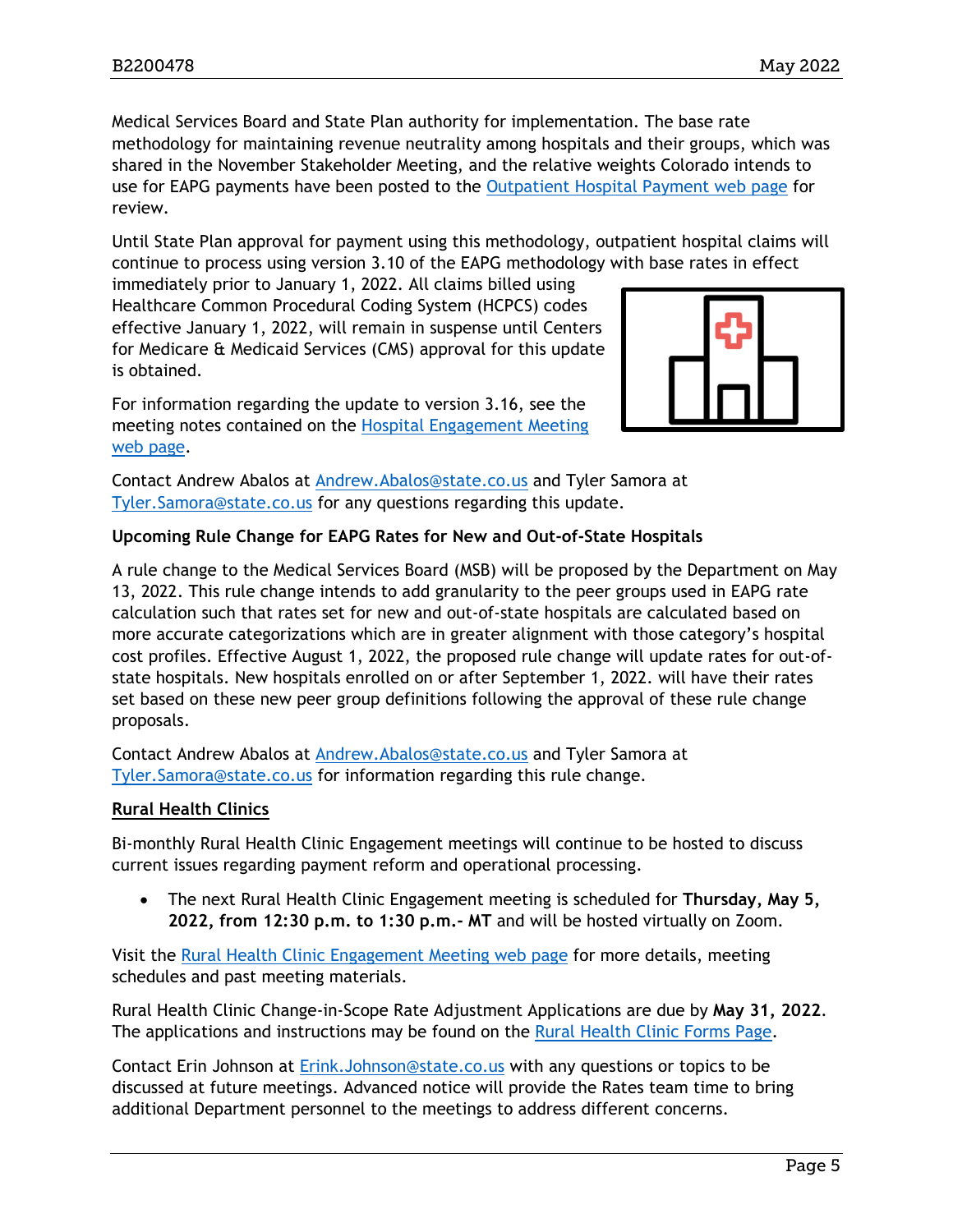# <span id="page-5-1"></span>Hospitals, Federally Qualified Health Clinic (FQHC), Rural Health Clinic (RHC), Physician Services, Home Health, Managed Care Plans, Nursing Facilities, Pharmacies

# COVID-19 Monoclonal Antibodies and Other Therapeutics

<span id="page-5-0"></span>The U.S. Food and Drug Administration (FDA) issued Emergency Use Authorizations (EUA) for an additional investigational monoclonal antibody COVID-19 therapy. On February 11, 2022, the EUA for bebtelovimab was issued for treatment of COVID-19 in certain adult and pediatric individuals.



Effective February 24, 2022, Q0221 (Tixagev and cilgav, 600mg) was issued for the existing EUA for Evusheld (tixagevimab co-packaged with cilgavimab) and may be billed. Previously denied claims for dates of service beginning February 24, 2022 will be reprocessed.

When doses of any COVID-19 therapy are provided without charge from the federal government, providers should bill Health First Colorado for the administration procedure codes and may bill for the monoclonal antibody or other therapy specific procedure codes on

the claim. If codes are billed for the monoclonal antibodies or other therapies, the lines may pay at zero or be denied. This information is subject to change dependent on the COVID-19 public health emergency declaration.

The following table may be used as a procedure code reference for the duration of the declaration and only includes the most recent coverage additions to COVID-19 monoclonal antibodies and other COVID-19 therapeutics covered by the Department.

| Procedure<br>Code | <b>Long Description</b>                                                                                                                                                                                                                                                                                                                                                                                                                                    | <b>Short</b><br><b>Description</b> | <b>EUA</b><br><b>Effective</b><br>Date | <b>EUA</b><br>End<br>Date |
|-------------------|------------------------------------------------------------------------------------------------------------------------------------------------------------------------------------------------------------------------------------------------------------------------------------------------------------------------------------------------------------------------------------------------------------------------------------------------------------|------------------------------------|----------------------------------------|---------------------------|
| Q0220             | Injection, tixagevimab and<br>cilgavimab, for the pre-exposure<br>prophylaxis only, for certain adults<br>and pediatric individuals (12 years of<br>age and older weighing at least 40kg)<br>with no known sars-cov-2 exposure,<br>who either have moderate to<br>severely compromised immune<br>systems or for whom vaccination with<br>any available covid-19 vaccine is not<br>recommended due to a history of<br>severe adverse reaction to a covid-19 | Tixagev and<br>cilgav, 300mg       | 12/08/2021                             | TBD                       |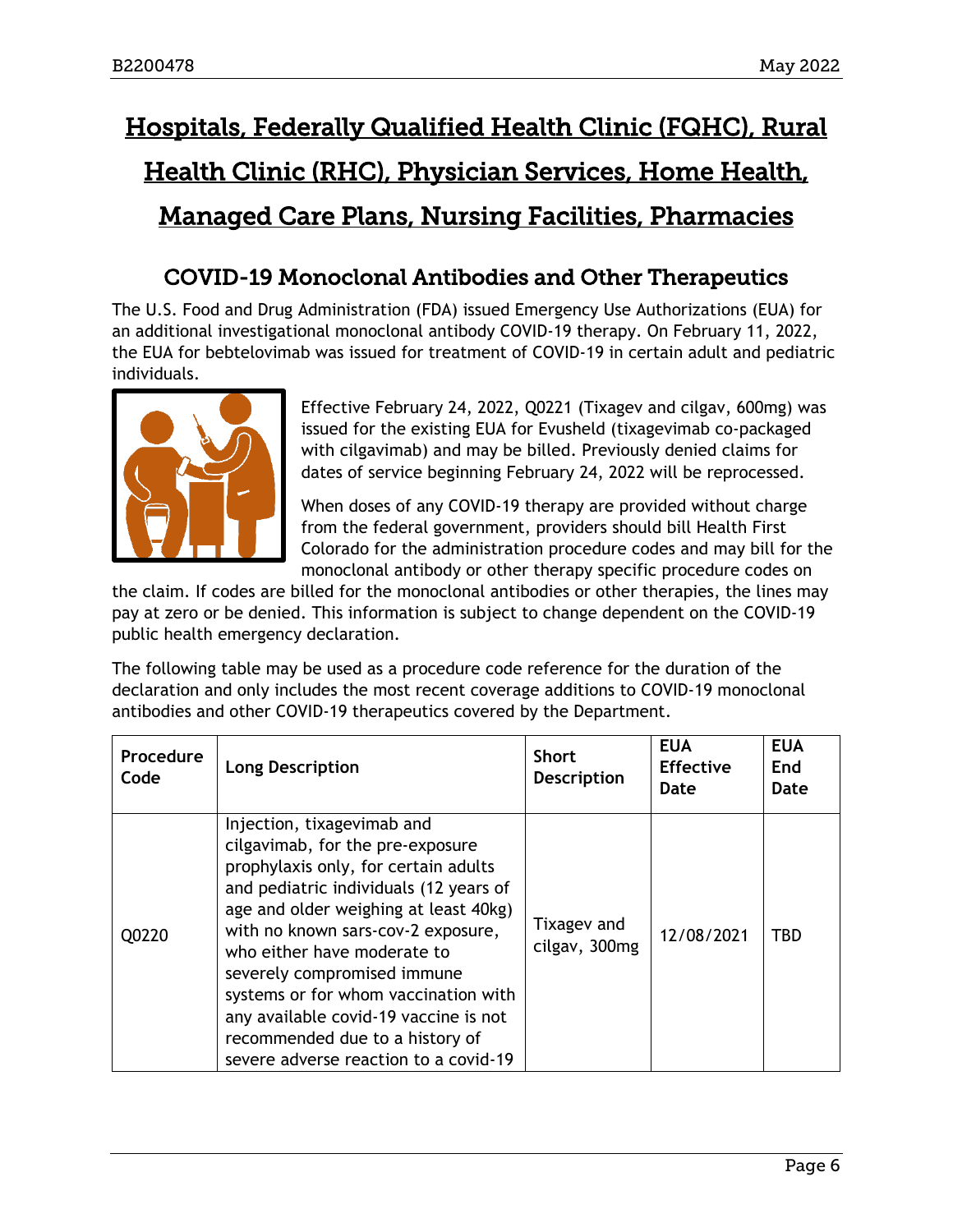|       | vaccine(s) and/or covid-19 vaccine<br>component(s), 300 mg                                                                                                                                                                                                                                                                                                                                                                                                                                                                                                                 |                              |            |            |
|-------|----------------------------------------------------------------------------------------------------------------------------------------------------------------------------------------------------------------------------------------------------------------------------------------------------------------------------------------------------------------------------------------------------------------------------------------------------------------------------------------------------------------------------------------------------------------------------|------------------------------|------------|------------|
| Q0221 | Injection, tixagevimab and<br>cilgavimab, for the pre-exposure<br>prophylaxis only, for certain adults<br>and pediatric individuals (12 years of<br>age and older weighing at least 40kg)<br>with no known sars-cov-2 exposure,<br>who either have moderate to<br>severely compromised immune<br>systems or for whom vaccination with<br>any available covid-19 vaccine is not<br>recommended due to a history of<br>severe adverse reaction to a covid-19<br>vaccine(s) and/or covid-19 vaccine<br>component(s), 600 mg                                                   | Tixagev and<br>cilgav, 600mg | 02/24/2022 | <b>TBD</b> |
| M0220 | Injection, tixagevimab and<br>cilgavimab, for the pre-exposure<br>prophylaxis only, for certain adults<br>and pediatric individuals (12 years of<br>age and older weighing at least 40kg)<br>with no known sars-cov-2 exposure,<br>who either have moderate to<br>severely compromised immune<br>systems or for whom vaccination with<br>any available covid-19 vaccine is not<br>recommended due to a history of<br>severe adverse reaction to a covid-19<br>vaccine(s) and/or covid-19 vaccine<br>component(s), includes injection and<br>post administration monitoring | Tixagev and<br>cilgav inj    | 12/08/2021 | <b>TBD</b> |
| M0221 | Injection, tixagevimab and<br>cilgavimab, for the pre-exposure<br>prophylaxis only, for certain adults<br>and pediatric individuals (12 years of<br>age and older weighing at least 40kg)<br>with no known sars-cov-2 exposure,<br>who either have moderate to<br>severely compromised immune<br>systems or for whom vaccination with<br>any available covid-19 vaccine is not<br>recommended due to a history of<br>severe adverse reaction to a covid-19<br>vaccine(s) and/or covid-19 vaccine<br>component(s), includes injection and                                   | Tixagev and<br>cilgav inj hm | 12/08/2021 | <b>TBD</b> |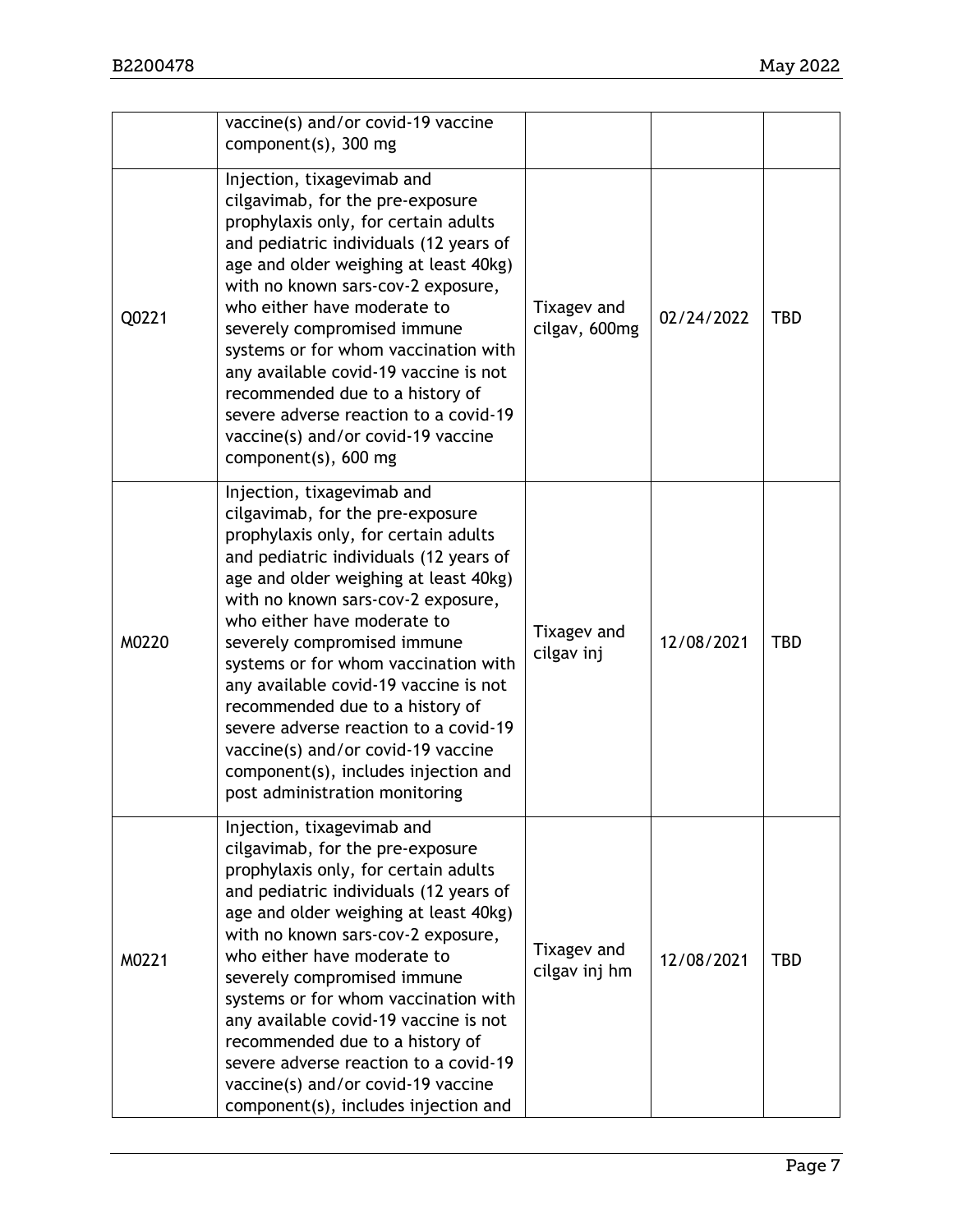|       | post administration monitoring in the<br>home or residence; this includes a<br>beneficiary's home that has been<br>made provider-based to the hospital<br>during the covid-19 public health<br>emergency                                                                   |                                        |            |            |
|-------|----------------------------------------------------------------------------------------------------------------------------------------------------------------------------------------------------------------------------------------------------------------------------|----------------------------------------|------------|------------|
| Q0222 | Injection, bebtelovimab, 175 mg                                                                                                                                                                                                                                            | Injection,<br>bebtelovimab<br>, 175 mg | 02/11/2022 | <b>TBD</b> |
| M0222 | Intravenous injection, bebtelovimab,<br>includes injection and post<br>administration monitoring                                                                                                                                                                           | Bebtelovimab<br>injection              | 02/11/2022 | <b>TBD</b> |
| M0223 | Intravenous injection, bebtelovimab,<br>includes injection and post<br>administration monitoring in the<br>home or residence; this includes a<br>beneficiary's home that has been<br>made provider-based to the hospital<br>during the covid-19 public health<br>emergency | Bebtelovimab<br>injection<br>home      | 02/11/2022 | <b>TBD</b> |
| J0248 | Injection, remdesivir, 1 mg                                                                                                                                                                                                                                                | lnj,<br>remdesivir, 1<br>mg            | N/A        | N/A        |

Note: Procedure code J0248 was issued by Centers for Medicare & Medicaid Services(CMS) and effective as of December 23, 2021, for remdesivir when administered in outpatient settings.

Links to Appendix X, the PAD Fee Schedule, and Physician-Administered Drugs (PAD) Billing Manual can be found on the [Physician-Administered Drugs resources web page.](https://hcpf.colorado.gov/physician-administered-drugs)

Additional Emergency Use Authorization (EUA) information can be found on the [CMS COVID-19](https://www.cms.gov/medicare/medicare-part-b-drug-average-sales-price/covid-19-vaccines-and-monoclonal-antibodies)  [Vaccines and Monoclonal Antibodies web page.](https://www.cms.gov/medicare/medicare-part-b-drug-average-sales-price/covid-19-vaccines-and-monoclonal-antibodies)

Contact [Felecia.Gephart@state.co.us](mailto:Felecia.Gephart@state.co.us) and [Morgan.Anderson@state.co.us](mailto:Morgan.Anderson@state.co.us) with questions or concerns.

# Immunizations, All Vaccine Providers

### <span id="page-7-1"></span><span id="page-7-0"></span>Expanded Coverage under the Emergency Medical Service (EMS) COVID-19 Only Benefit Plan

The "EMS COVID-19 Only" emergency benefit for uninsured Coloradans has been updated in compliance with the American Rescue Plan Act (ARPA) to include coverage of any service for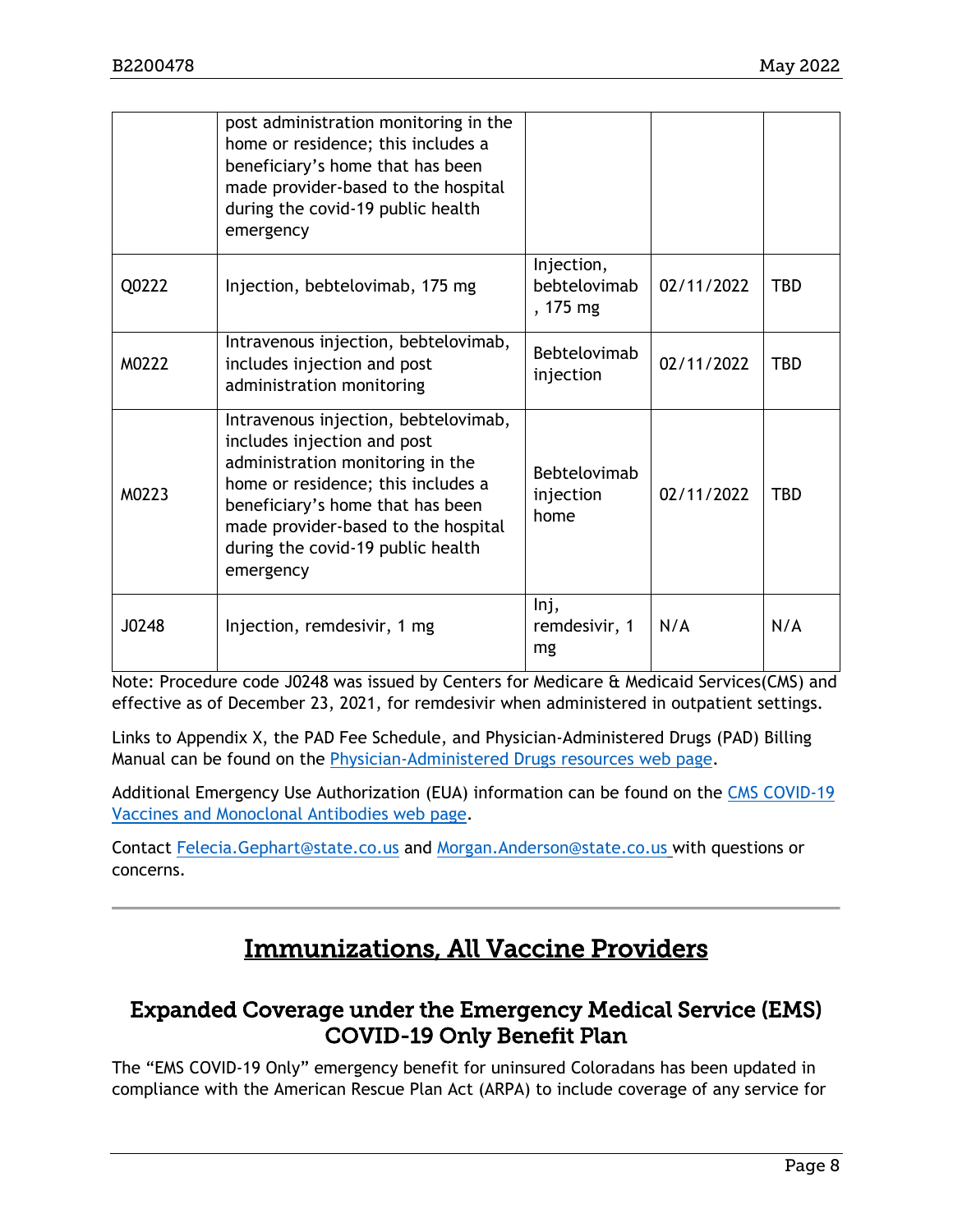COVID-related testing, treatments, and vaccines. This update impacts all claim types with dates of service on or after March 11, 2021.

Dates of service prior to March 11, 2021 should be processed according to the policy at that time which was limited to specific procedure codes (See Provider News & Resources Issue 17 - February 26, 2021).

Claims with dates of service on or after March 11, 2021, under this benefit plan must have one or more of the following diagnosis codes OR a COVID-19 vaccine code present to identify the services as COVID-related or the claim will deny.

| <b>Diagnosis Codes</b> |         |         |            |  |
|------------------------|---------|---------|------------|--|
| B94.8                  | B99.9   | J12.82  | J18.9      |  |
| M35.81                 | M35.89  | 098.5   | <b>R05</b> |  |
| R06.02                 | R50.9   | U07.0   | U07.1      |  |
| U09.9                  | Z11.52  | Z11.59  | Z13.9      |  |
| Z20.818                | Z20.822 | Z20.828 | Z86.16     |  |

Only the enumerated diagnosis codes and COVID-19 vaccines are covered under this benefit. The [COVID-19 Information for Health First Colorado and CHP+ Providers and Case Managers](https://hcpf.colorado.gov/covid-19-provider-information)  [web page](https://hcpf.colorado.gov/covid-19-provider-information) has been updated accordingly. Affected claims with dates of service on or after March 11, 2021, where the member is eligible for the EMS COVID-19 benefit, will be reprocessed. Providers may submit claims with these diagnosis codes, or COVID-19 vaccine codes that were previously not covered for this benefit on or after March 11, 2021, but are now included in the new coverage criteria.

# Managed Care Organizations (MCO)

### <span id="page-8-1"></span><span id="page-8-0"></span>Upcoming Expansion of Rocky Mountain Health Plans Prime Service Area

Effective July 1, 2022, the service area for Accountable Care Collaborative (ACC) Managed Care Organization (MCO) Rocky Mountain Health Plans Prime (RMHP) will be expanding. Delta, Ouray and San Miguel counties will be added to the current service areas, and the maximum number of enrollees will be increased.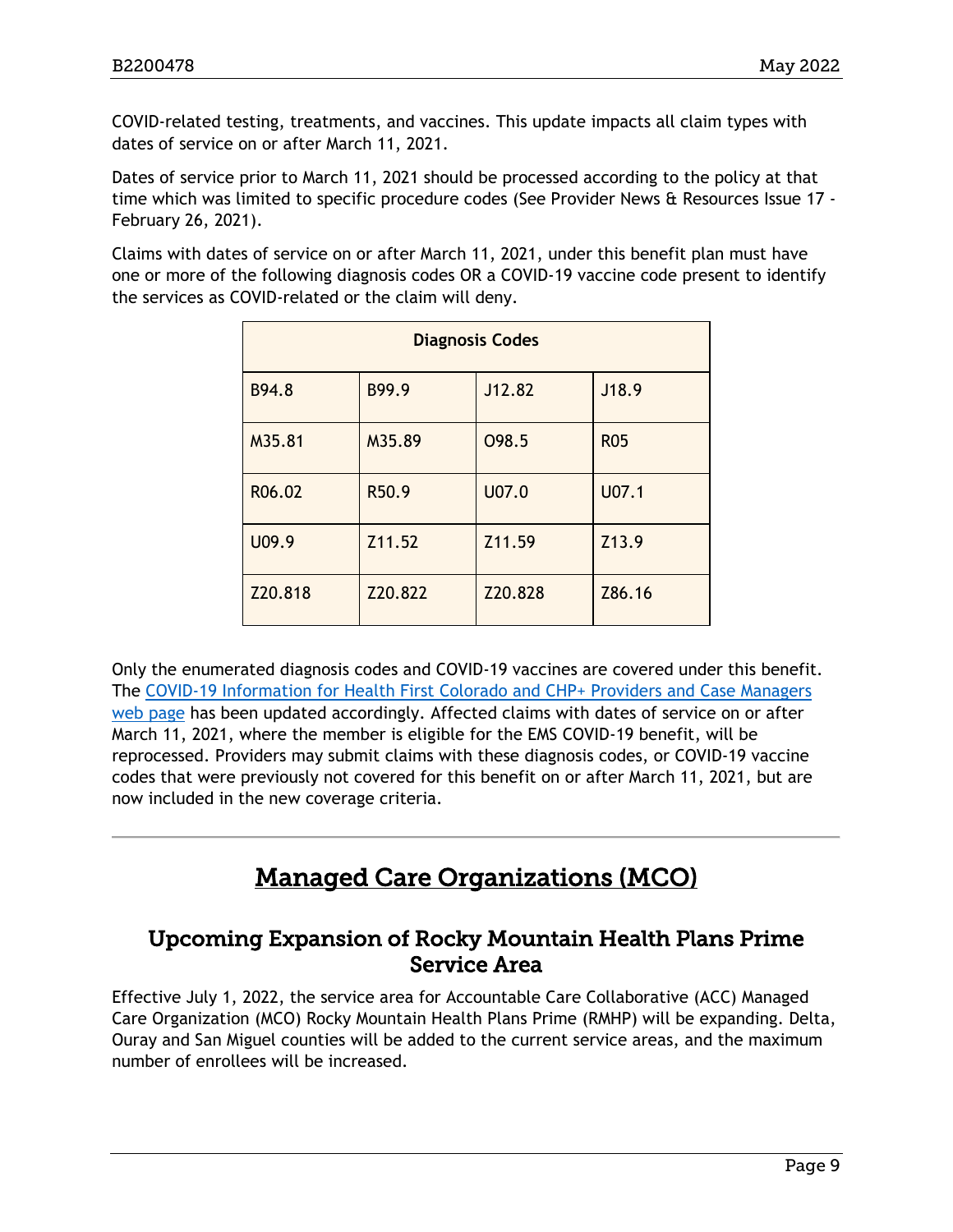Some Primary Care Medical Providers (PCMPs) within the ACC MCO RMHP service areas will be contracted directly, and eligible members attributed to those PCMPs will be reattributed to ACC MCO RMHP.

<span id="page-9-2"></span>Contact [RAESupport@rmhp.org](mailto:RAESupport@rmhp.org) with any questions.

# Pharmacy, Clinics

### Carved-Out Procedure Codes

<span id="page-9-0"></span>Providers are reminded that these certain procedure codes which are currently carved out from the two physical health managed care plans (Denver Health and Rocky Mountain Health Plans) will be ending effective July 1, 2022.

| 86701 | 87389 | 87806 | 96372 | 99202 | 99203 |
|-------|-------|-------|-------|-------|-------|
| 99204 | 99205 | 99211 | 99212 | 99213 | 99214 |
| 99215 | 99401 | 99402 | 99403 | 99404 | 99406 |
| 99407 | 99408 | 99409 | 99411 | 99412 | 99441 |
| 99442 | 99443 | G0108 | G0109 | G0433 |       |

Providers are encouraged to enroll with Rocky Mountain Health Plans and Denver Health Plans since these managed care organizations (MCOs) will become responsible for claim reimbursement for their members when the carveout ends.

<span id="page-9-3"></span>Contact Cameron Amirfathi at [Cameron.Amirfathi@state.co.us](mailto:Cameron.Amirfathi@state.co.us) with any questions.

# Physician Services

### Behavioral Health for Gender-Affirming Care

<span id="page-9-1"></span>Gender-affirming surgery criteria, which can be found in Department Rule [\(8.735.4.F.\)](https://www.sos.state.co.us/CCR/DisplayRule.do?action=ruleinfo&ruleId=2924&deptID=7&agencyID=69&deptName=Department%20of%20Health%20Care%20Policy%20and%20Financing&agencyName=Medical%20Services%20Board%20(Volume%208;%20Medical%20Assistance,%20Children%27s%20Health%20Plan)&seriesNum=10%20CCR%202505-10%208.700) as well as the [Gender-Affirming Care Billing Manual,](https://hcpf.colorado.gov/gac-manual#surgProc) require that a member has been evaluated by a licensed behavioral health provider within the past sixty (60) days from the time of the surgical consult.

Effective July 1, 2022, behavioral health services with a primary diagnosis of F64.0-F64.9 will no longer be billed through the outpatient behavioral health fee-for-service (FFS) benefit for members enrolled in the Accountable Care Collaborative (ACC) and assigned to a Regional Accountable Entity (RAE). Behavioral health providers must contract directly with the RAEs in order to bill for behavioral health services provided for these diagnoses.

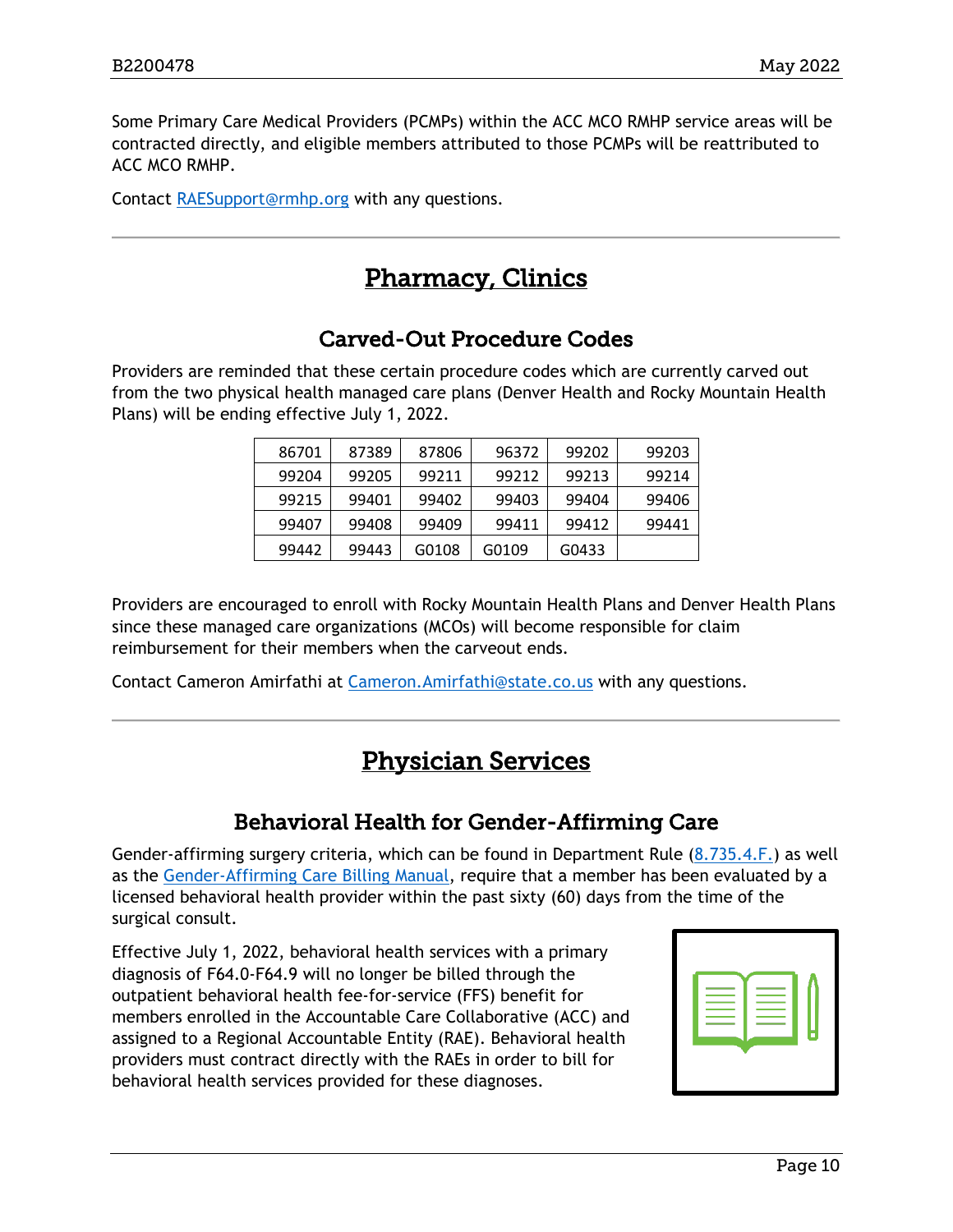More information about reporting behavioral health services can be found in the Uniform Service Coding Standards Manual. The latest version is available on the [ACC Provider Resource](https://hcpf.colorado.gov/accountable-care-collaborative-phase-ii-provider-and-stakeholder-resource-center)  [web page.](https://hcpf.colorado.gov/accountable-care-collaborative-phase-ii-provider-and-stakeholder-resource-center)

Contact Chris Lane at [Christopher.Lane@state.co.us](mailto:Christopher.Lane@state.co.us) with questions regarding genderaffirming care policy.

Contact Sandy Grossman at [Sandra.Grossman@state.co.us](mailto:Sandra.Grossman@state.co.us) with questions regarding behavioral health policy.

# Billing Guidance: Avastin Used for Ophthalmology Treatment of

### Age-related Macular Degeneration (AMD)

Effective April 1, 2022, when treating a Health First Colorado member for Food and Drug Administration (FDA)-approved or compendia-supported ophthalmology treatment of agerelated macular degeneration (AMD) with Avastin (bevacizumab), providers should utilize the following billing guidance as most appropriate:

| <b>HCPCS</b> | <b>NDC</b>  | <b>HCPCS Units</b> | Unit of<br><b>Measure</b> | <b>Effective Date</b> |
|--------------|-------------|--------------------|---------------------------|-----------------------|
| J7999        | 50242006001 | 1 per eye          | mL                        | 04/01/2022            |
| J7999        | 50242006101 | 1 per eye          | mL                        | 04/01/2022            |
| C9257        | 50242006001 | 1 per 0.25 mg      | mL                        | 02/26/2004            |
| C9257        | 50242006101 | 1 per 0.25 mg      | mL                        | 02/26/2004            |

For Health First Colorado-only members, the Department does not pay for wasted drug from single or multi-use vials; a provider must bill only for the amount of drug administered to the member. For members having both Health First Colorado and Medicare (dual-eligible), a provider may bill for wasted drug on a second line with the JW modifier on Medicare Part B Crossover claims.

For dates of service prior to April 1, 2022, providers should continue to bill for J9035 and the national drug code (NDC) of the drug administered to the member.

Any claims billed after April 1, 2022, must be billed according to the provided guidance in the table. Any claim billed otherwise should be resubmitted accordingly.

Contact [HCPF\\_PAD@state.co.us](mailto:HCPF_PAD@state.co.us) with questions regarding this guidance.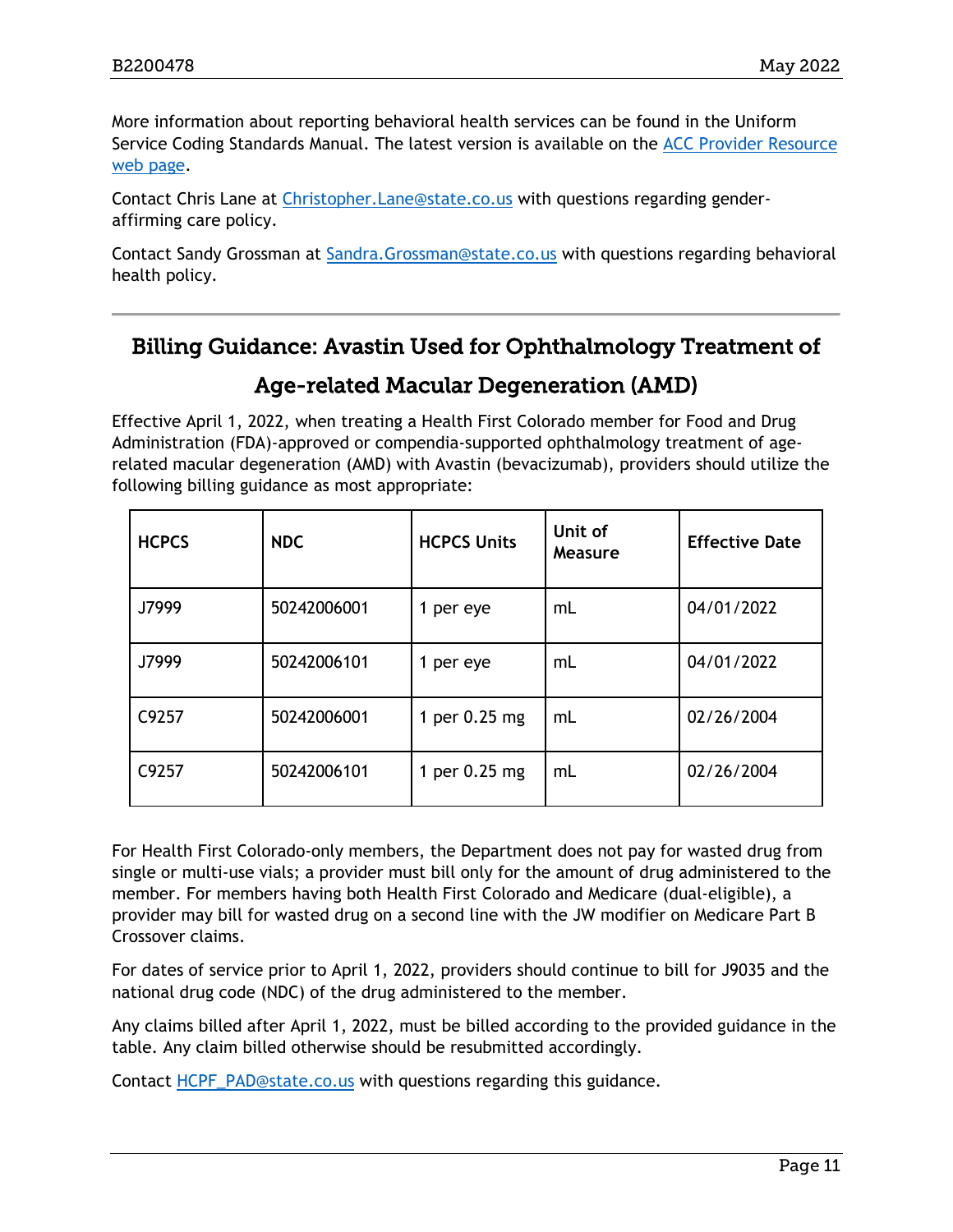# Global Surgery Policy Update

The global surgery reimbursement policy has been updated. Changes will be effective for services rendered on or after May 1, 2022.

The post-operative period for a surgical procedure code is determined by the value given in the Medicare Physician Fee Schedule Database, and is either 0, 10, or 90 days. Evaluation and management services rendered by the surgeon during this period that are related to recovery from the surgery are included in the payment for the surgery, and not separately reimbursable. This includes any services required of the surgeon during the post-operative period because of complications which do not require additional trips to the operating room.

Services that are considered related to the surgery include but are not limited to:

• For dates of service before May 1, 2022: Evaluation and Management (E/M) services when the first three digits of the diagnoses associated with the E/M match the first three digits of the diagnoses associated with the surgery.

• For dates of service May 1, 2022 and after: E/M services when the diagnoses associated with the E/M match exactly any of the diagnoses associated with the surgery.

See the [Medical-Surgical Billing Manual](https://hcpf.colorado.gov/med-surg-manual) for additional details.

Contact Chris Lane at [Christopher.Lane@state.co.us](mailto:Christopher.Lane@state.co.us) with questions.

# Physician-Administered Drug (PAD) Prior Authorization Request

### (PAR) Policy Clarification

#### **Units Requested on the Prior Authorization (PA)**

When submitting a prior authorization request (PAR), providers must request the total number of units appropriate and necessary for the course of the treatment to be covered by the PA and as indicated for the specified diagnosis.

For Health First Colorado-only members, the Department does not pay for wasted drug from single or multi-use vials; a provider must bill for only the amount of drug administered to the member. For members having both Health First Colorado and Medicare (dual-eligible), a provider may bill for wasted drug on a second line with the JW modifier on Medicare Part B Crossover claims only.



The requested units shall not include waste or discarded drugs from single-dose vials nor should a PA be requested for any PAD not purchased directly by the provider.

Additional guidance on unit calculation and billing policies can be found in the [PAD billing](https://hcpf.colorado.gov/pad-manual)  [manual.](https://hcpf.colorado.gov/pad-manual)

#### **Retroactive PARs**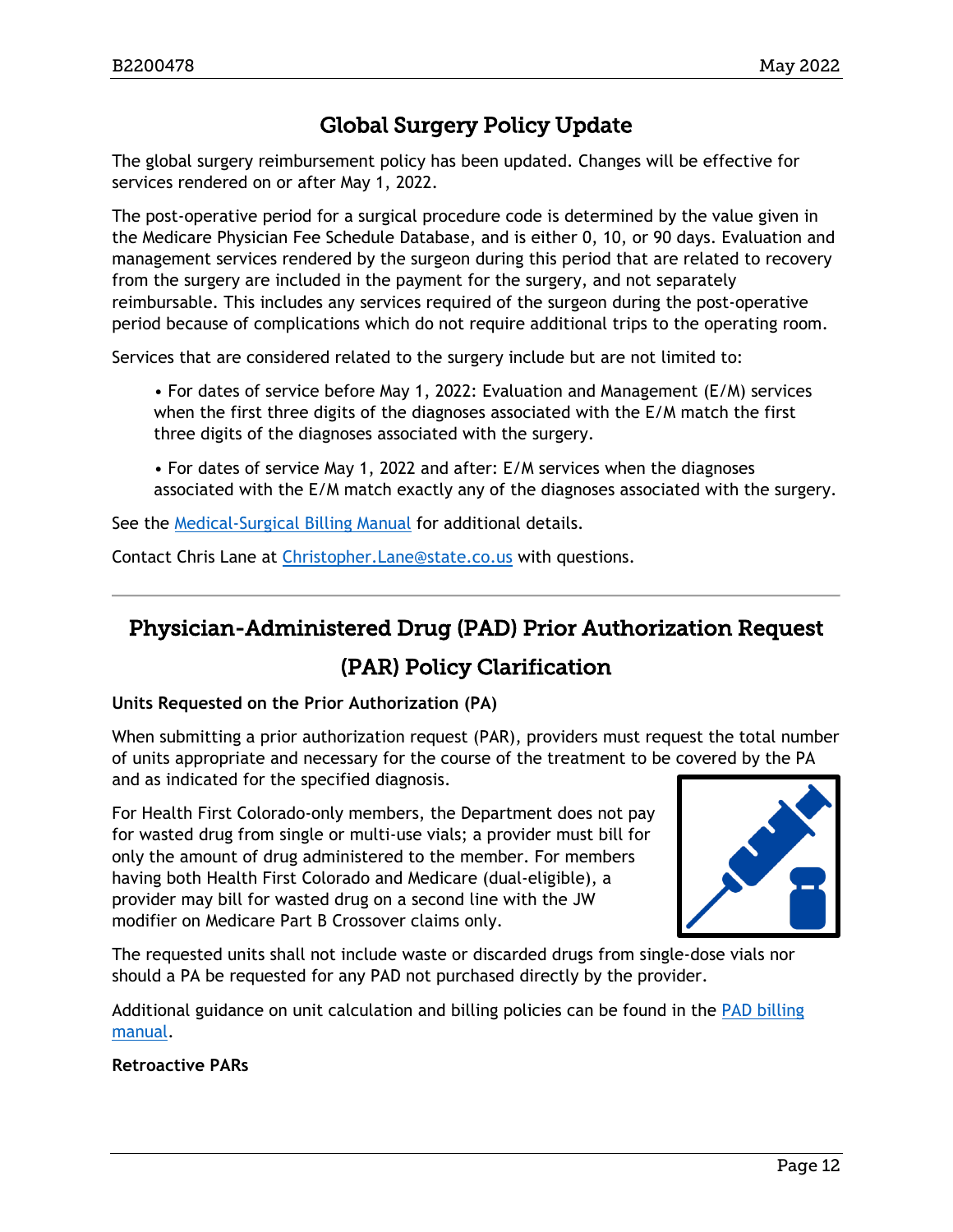Retroactive authorizations are not allowed, with a few exceptions due to extenuating circumstances.

Exceptions are granted only when the provider is able to document that appropriate action was taken to meet the submission requirements and that the provider was prevented from requesting the PA as the result of extenuating, unforeseen and uncontrollable circumstances. Requests for retroactive authorization must contain a detailed description of the circumstance that was beyond the control of the provider.

**Note**: Office/clinic employee negligence, employer failure to provide sufficient, well-trained employees or failure to properly monitor the activities of employees and agents (e.g., billing services) are not considered extenuating circumstances beyond the provider's control.

A detailed description and applicable documentation of the extenuating circumstances must be included in the request for retroactive authorization.

**Coordination of Benefits (COB)- PA requirements for Health First Colorado members who have Medicare coverage (dual-eligible) and members with other Third-Party Liability (TPL) health insurance coverage**

#### **Dual-Eligible members**

When a PAD listed on Appendix Y meets criteria for a local coverage determination (LCD) and/or a national coverage determination (NCD) and is billed to Medicare as primary and Health First Colorado secondary, no prior authorization is needed and no PAR submission is required.

#### **Other Third-Party Liability (TPL)**

Providers must submit a PAR to Kepro for any PAD listed on Appendix Y when a member has additional TPL health insurance coverage other than Medicare. Kepro will process a PAR according to the criteria on Appendix Y and notify the provider of the determination per all PAD PAR policy and procedure requirements.

- The requesting provider must submit a PAR to Kepro, regardless of the TPL PA determination and must include:
	- o Any and all determination letters and clinical documentation
	- o A note of the approval or denial made by TPL

Any guidance regarding PAR requirements related to COB received prior to May 1, 2022, will not be considered and all members with TPL will require a PAR.

#### **PAR Submission**



When entering a PAD PAR, the servicing provider is the billing provider. If entering the rendering/administering provider as the servicing provider, there may be instances where the rendering provider type is producing a PAR submission error. Ensure the billing provider (typically the clinic/office) is entered on the PAR as the servicing provider to successfully submit the PAR and to avoid subsequent PAD claims processing issues.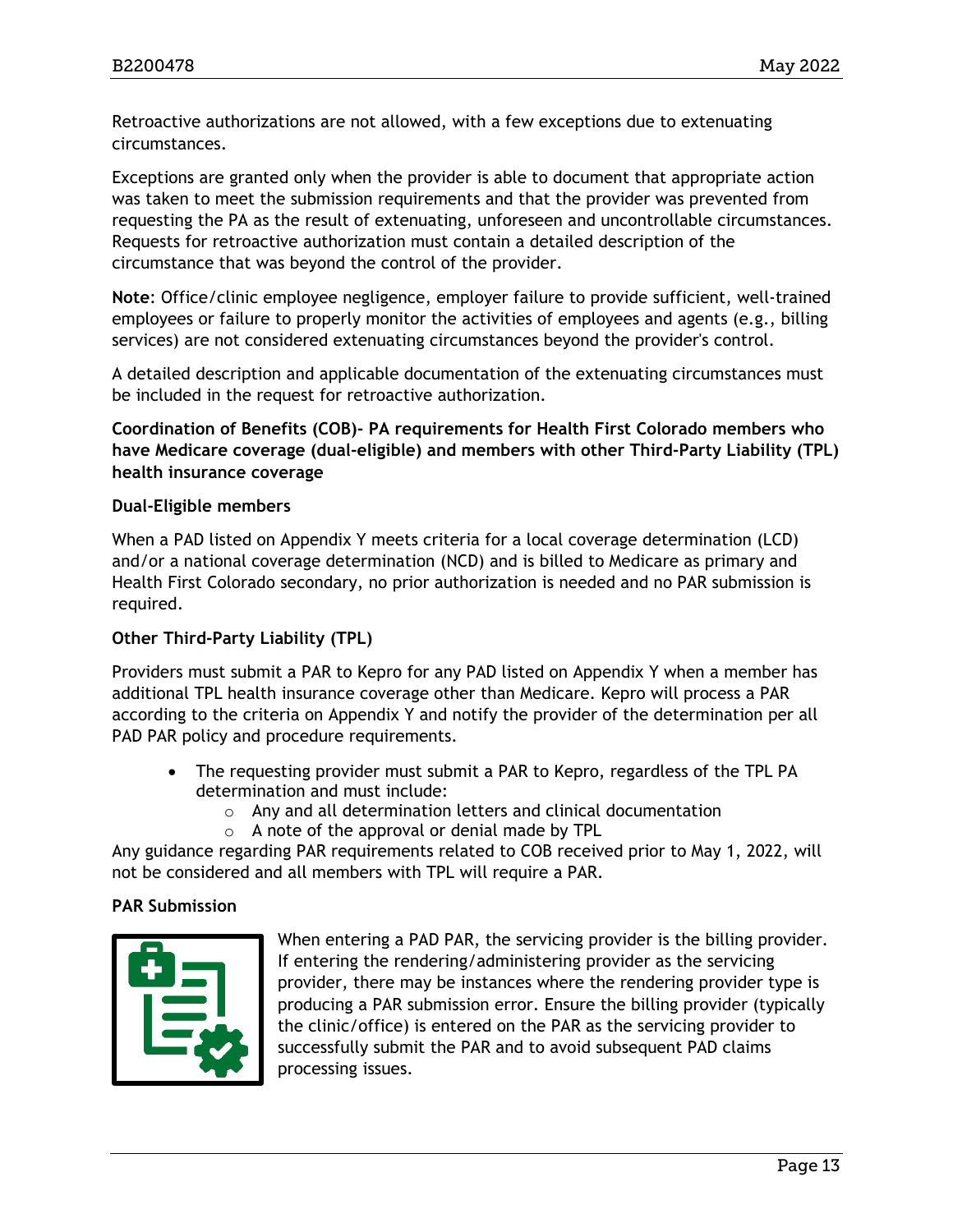For any approved PAR on file in which the billing provider was not entered as the servicing provider, complete the following steps for the pertinent scenario to ensure the information on the PAR is accurate and to avoid PAD claims processing issues:

- 1. There has been at least one claim billed on the PAR
	- a. Submit a new prior authorization request
	- b. Add a note to include:
		- i. A description of the error
			- (a) Example: Previous PAR was approved with incorrect provider listed as the servicing provider
			- ii. The request to end-date the previous PAR and include the case ID
- 2. There have been no claims billed on the PAR
	- a. File a revision request on the submitted PAR in Atrezzo
	- b. Follow the instructions for [How to Make Revisions to Submitted Request](https://hcpf.colorado.gov/sites/hcpf/files/How%20to%20Make%20Revisions%20to%20Submitted%20Requests.pdf)

Visit the [Physician-Administered Drugs web page](https://hcpf.colorado.com/physician-administered-drugs) to find the [PAD PAR Frequently Asked](https://hcpf.colorado.gov/sites/hcpf/files/PAD%20PAR%20Frequently%20Asked%20Questions_20220421.pdf)  [Questions](https://hcpf.colorado.gov/sites/hcpf/files/PAD%20PAR%20Frequently%20Asked%20Questions_20220421.pdf) for more information.

# <span id="page-13-1"></span>Physician-Administered Drugs (PAD) Providers

# Appendix Y

<span id="page-13-0"></span>All physician administered drug (PAD) prior authorization procedures and clinical criteria effective May 1, 2022, can be found on the most recently published Appendix Y: Physician Administered Drug Medical Benefit Prior Authorization Procedures and Criteria posted on the [PAD](https://hcpf.colorado.gov/physician-administered-drugs)  [Resources webpage.](https://hcpf.colorado.gov/physician-administered-drugs)

PARs may be submitted and will be processed via the [Kepro portal.](https://portal.kepro.com/) Keystone Peer Review Organization (Kepro) has various recorded

trainings and user guides which can be found at [ColoradoPAR: Health First Colorado Prior](https://hcpf.colorado.gov/par)  [Authorization Request Program.](https://hcpf.colorado.gov/par)

Email [HCPF\\_PAD@state.co.us](mailto:HCPF_PAD@state.co.us) with all other PAD questions.

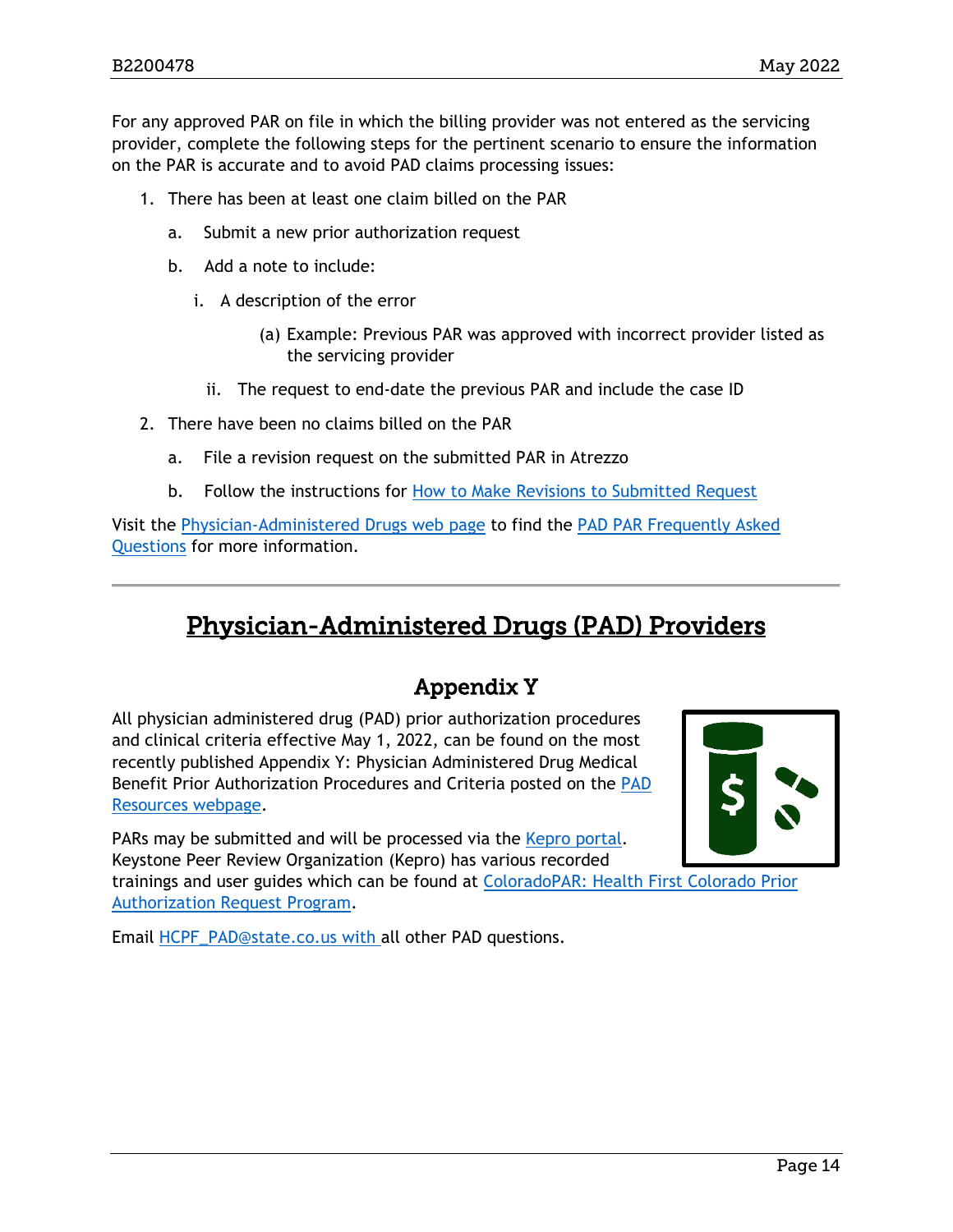# <span id="page-14-1"></span>Physician Services, Federally Qualified Health Centers (FQHC), Rural Health Clinics (RHC), Indian Health Services (IHSs), Telemedicine

### Telemedicine: Public Health Emergency (PHE) and Beyond

<span id="page-14-0"></span>At the start of the COVID-19 PHE, Health First Colorado authorized temporary changes to facilitate the safe delivery of health care services to members. Health First Colorado authorized temporary changes to the existing telemedicine policy to allow telemedicine for

Rural Health Clinics (RHCs), Federally Qualified Health Centers (FQHCs) and Indian Health Services (IHS) clinics. In July of 2020, Health First Colorado received approval from the Centers for Medicare & Medicaid Services (CMS) to make those changes permanent. Telemedicine is defined in [Rule 8.200.3.B](https://www.sos.state.co.us/CCR/GenerateRulePdf.do?ruleVersionId=9973&fileName=10%20CCR%202505-10%208.200) as the delivery of medical services and any diagnosis, consultation, treatment, transfer of medical data or education related to health care services using interactive audio, interactive video or interactive data communication instead of in-person contact.



#### **Health Insurance Portability and Accountability Act (HIPAA) Compliance**

The Office of Civil Rights (OCR) has issued enforcement discretion regarding provider use of an audio or video communication platform during the COVID-19 PHE. As a result of OCR's enforcement discretion, an enrolled health care provider that wants to use audio or video communication technology to provide telemedicine to Health First Colorado members during the PHE can use any available non-public facing audio or video communication technology in connection with the good faith provision of telehealth to patients without risk of OCR imposing a penalty on the provider for violating applicable Health Insurance Portability and Accounting Act (HIPAA) Privacy, Security, and Breach Notification Rules (the HIPAA Rules).

When the PHE ends, enrolled health care providers may continue to provide services via telemedicine in compliance with the applicable HIPAA Rules, as they could before the PHE went into effect. OCR will issue a notice to the public when it is no longer exercising its enforcement discretion based on the expiration date of the declared PHE or the Health and Human Services Secretary declares that the PHE no longer exists, whichever occurs first.

#### **Audio-only and HIPAA Compliance Post-PHE**

Audio-only is a real-time interactive voice-only discussion (including relay calls), usually between a Health First Colorado member and a provider, and generally only requires a working phone. Telephone communications meet the [HIPAA conduit exception.](https://www.govinfo.gov/content/pkg/FR-2013-01-25/pdf/2013-01073.pdf)

When communicating by telephone, providers must comply with state and federal laws regarding privacy including the Privacy and Security Rules, the Telephone Consumer Protection Act, the Telemarketing and Consumer Fraud and Abuse Prevention Act, and the Telephone Robocall Abuse Criminal Enforcement and Deterrence (TRACED) Act. Additionally,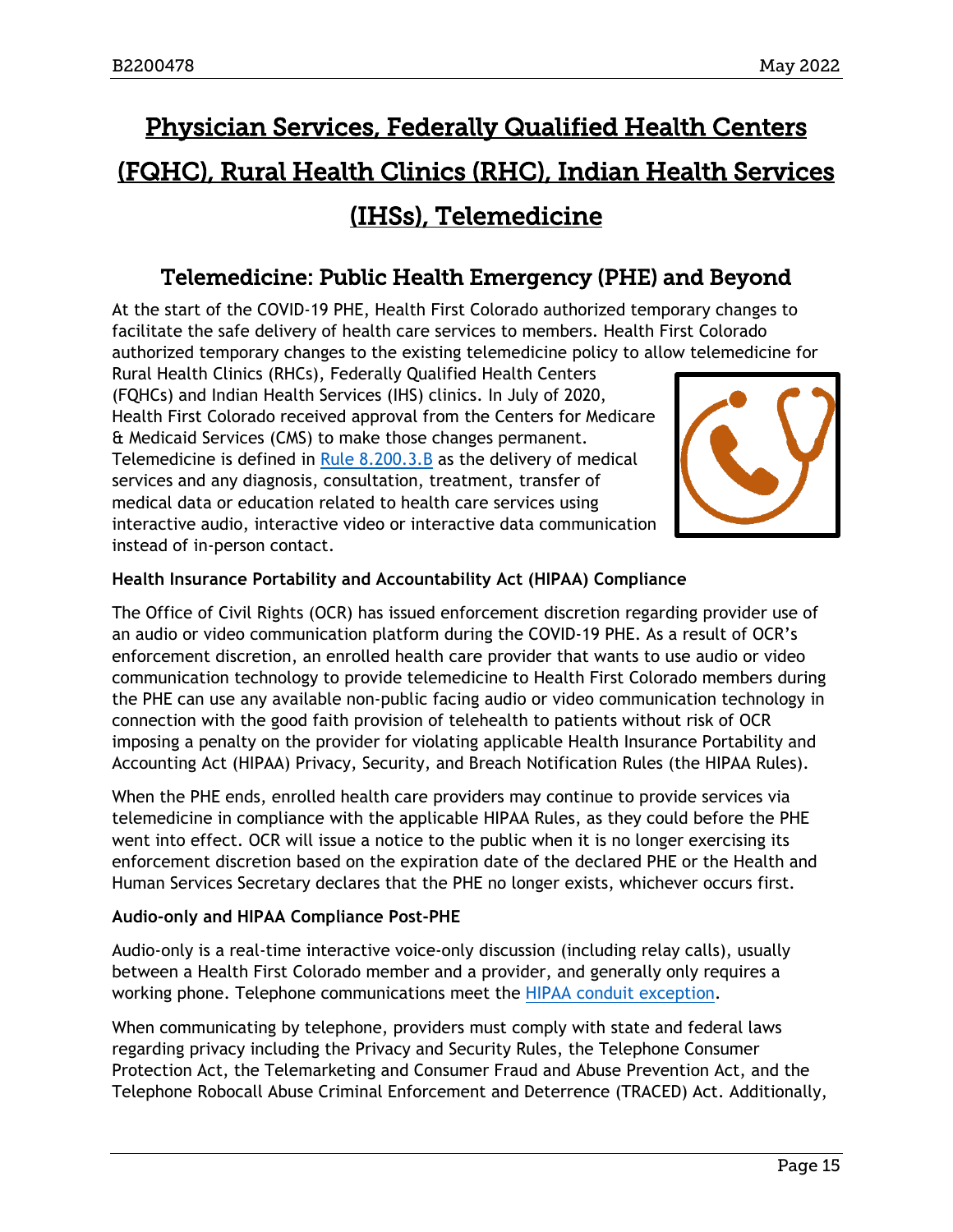providers should review [45 CFR 160.103](https://www.ecfr.gov/current/title-45/subtitle-A/subchapter-C/part-160/subpart-A/section-160.103) to ensure compliance with business associate agreements and electronic protected health information.

# <span id="page-15-1"></span>Prior Authorization Requests (PARs) - Keystone Peer

# Review Organization (Kepro)

# Ventilator Tubing PARs

<span id="page-15-0"></span>Information has been requested on how often Health First Colorado will pay for ventilator tubing and whether prior authorization request (PAR) processes will impact the approval.

Respiratory care equipment requires a prescription for the requested equipment or supplies and the quantity needed, signed by a MD, DO, physician assistant or advanced registered nurse practitioner with an ink signature or an electronic/digital signature with a date and time stamp. Supporting documentation such as a Face2Face (chart notes) validates the medical need. If the member needs additional tubing, it needs to be addressed specifically on the prescription.



For certain durable medical equipment (DME), there are codes for continuous rental that include all supplies and accessories. In these cases, it is expected that the DME supplier provides what each member needs as stated on the prescription. For example, if a member needs to replace their tubing three times per month, then that should be clearly stated on the prescription so the DME supplier can provide that as part of the rental.

#### **Providers may bill separately for the following codes:**

| E0465 | Home ventilator, any type, used with invasive interface, (e.g., tracheostomy tube)        |
|-------|-------------------------------------------------------------------------------------------|
| E0466 | Home ventilator, any type, used with non-invasive interface, (e.g., mask, chest<br>shell) |

#### **The following code may not be billed separately for individual components of the devices (unbundled).**

E0467 Home ventilator, multi-function respiratory device, also performs any or all of the additional functions of oxygen concentration, drug nebulization, aspiration, and cough stimulation, includes all accessories, components and supplies for all functions

Contact [HCPF\\_benefitsupport@state.co.us](mailto:HCPF_benefitsupport@state.co.us) with questions about situations that may fall in this category.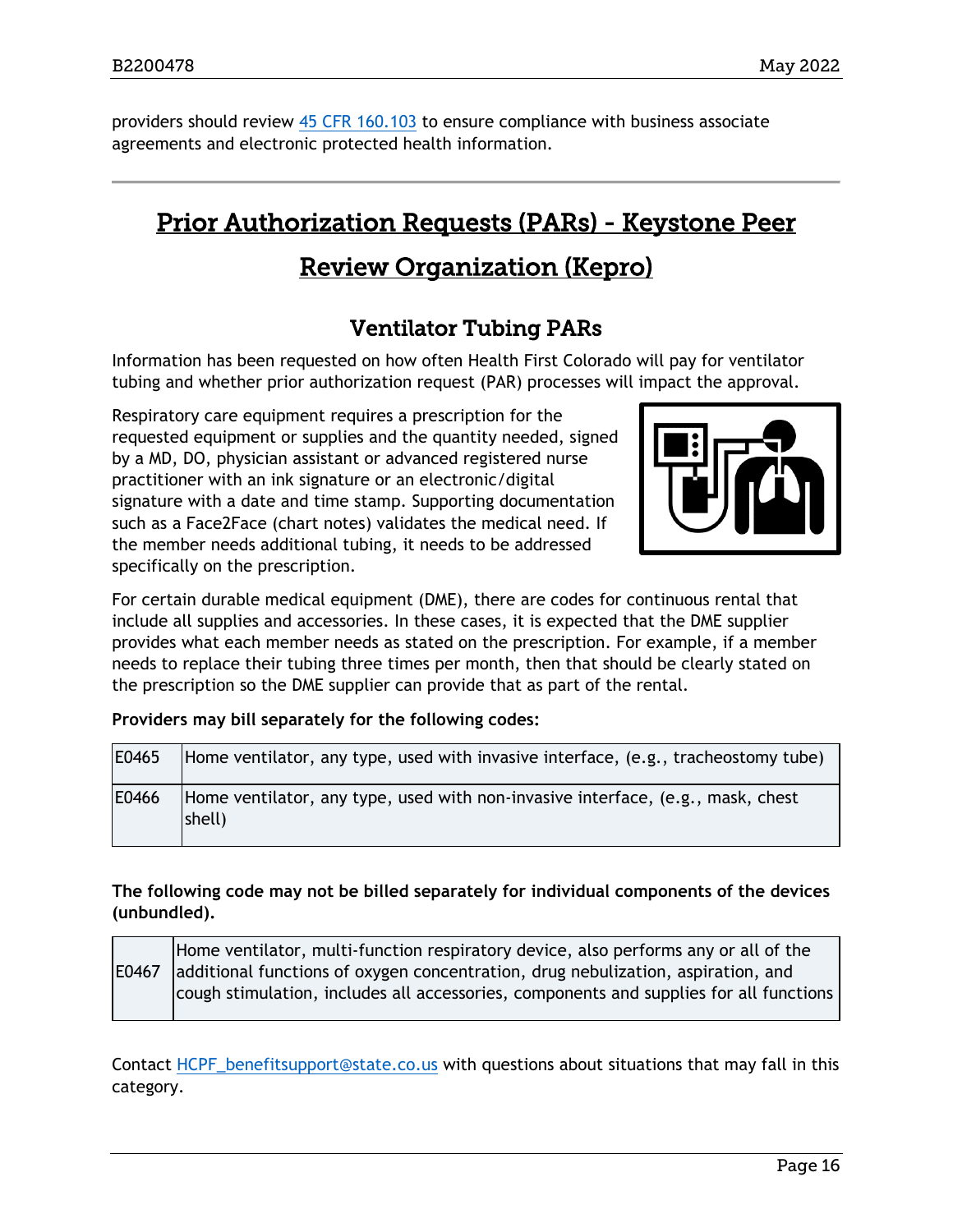Additional information is also included on the [Durable Medical Equipment HCPCS Codes](https://hcpf.colorado.gov/dme-hcpcs#O2)  [webpage](https://hcpf.colorado.gov/dme-hcpcs#O2) under the Oxygen & Respiratory Care - General Use section regarding member or caregiver concerns about lack of needed supplies.

### <span id="page-16-0"></span>"No PAR Required" Codes entered into Kepro's Provider PAR portal, Atrezzo

Effective immediately, Kepro, the Department's third-party utilization management (UM) vendor, will shut off the ability to submit PARs for codes that do not require them. When a provider attempts to submit a PAR for a code that does not require it (NO PAR required), they will receive an alert in Atrezzo and will not be allowed to proceed.

Providers with specific code questions can refer to the [Health First Colorado fee schedule](https://hcpf.colorado.gov/provider-rates-fee-schedule) or contact the Department directly at [HCPF\\_benefitsupport@state.co.us](mailto:HCPF_benefitsupport@state.co.us) for any policy or coderelated questions.

### Retroactive PARs

<span id="page-16-1"></span>Currently, due to the public health emergency (PHE), Kepro is not denying PARs for services that were already provided (for example, untimely reviews or "retro" reviews). Exceptions to this policy include Durable Medical Equipment (DME) requests where providers have up to 90 calendar days to request PAR for services rendered and for Private Duty Nursing (PDN), providers have 10 calendar days to submit a retro request. If a PDN request is submitted after 10 calendar days, the start will be the day of submission and the end date is adjusted to reflect the original length of services requested.

**Note**: PARs submitted more than six months beyond the requested start of care date may result in a PAR being "pended" for more information. Kepro may inquire why the submission was late if the information is not noted in the case. Retro PARs submitted over one year after the requested start of care date will be forwarded from Kepro to the appropriate policy manager for permission and assistance in claims payment.

Providers can be proactive and email the Policy inbox at [HCPF\\_benefitsupport@state.co.us](mailto:HCPF_benefitsupport@state.co.us) and copy the UM Inbox [\(HCPF\\_UM@state.co.us\)](mailto:HCPF_UM@state.co.us) with questions about this process or to request retro approval before submitting the PAR in Atrezzo.

### <span id="page-16-2"></span>Reminder for Home Health if Providing Private Duty Nursing (PDN)

Prior authorization is a requirement for all Private Duty Nursing (PDN) services. Providers are expected to continue following the guidance in the [November 2021 Provider Bulletin](https://hcpf.colorado.gov/sites/hcpf/files/Bulletin_1121_B2100470.pdf)  [\(B21000470\)](https://hcpf.colorado.gov/sites/hcpf/files/Bulletin_1121_B2100470.pdf) regarding prior authorization submission timelines and volume for PDN services.

| Service Type  | <b>Revenue Code</b> |
|---------------|---------------------|
| <b>PDN-RN</b> | 552                 |
| PDN-LPN       | 559                 |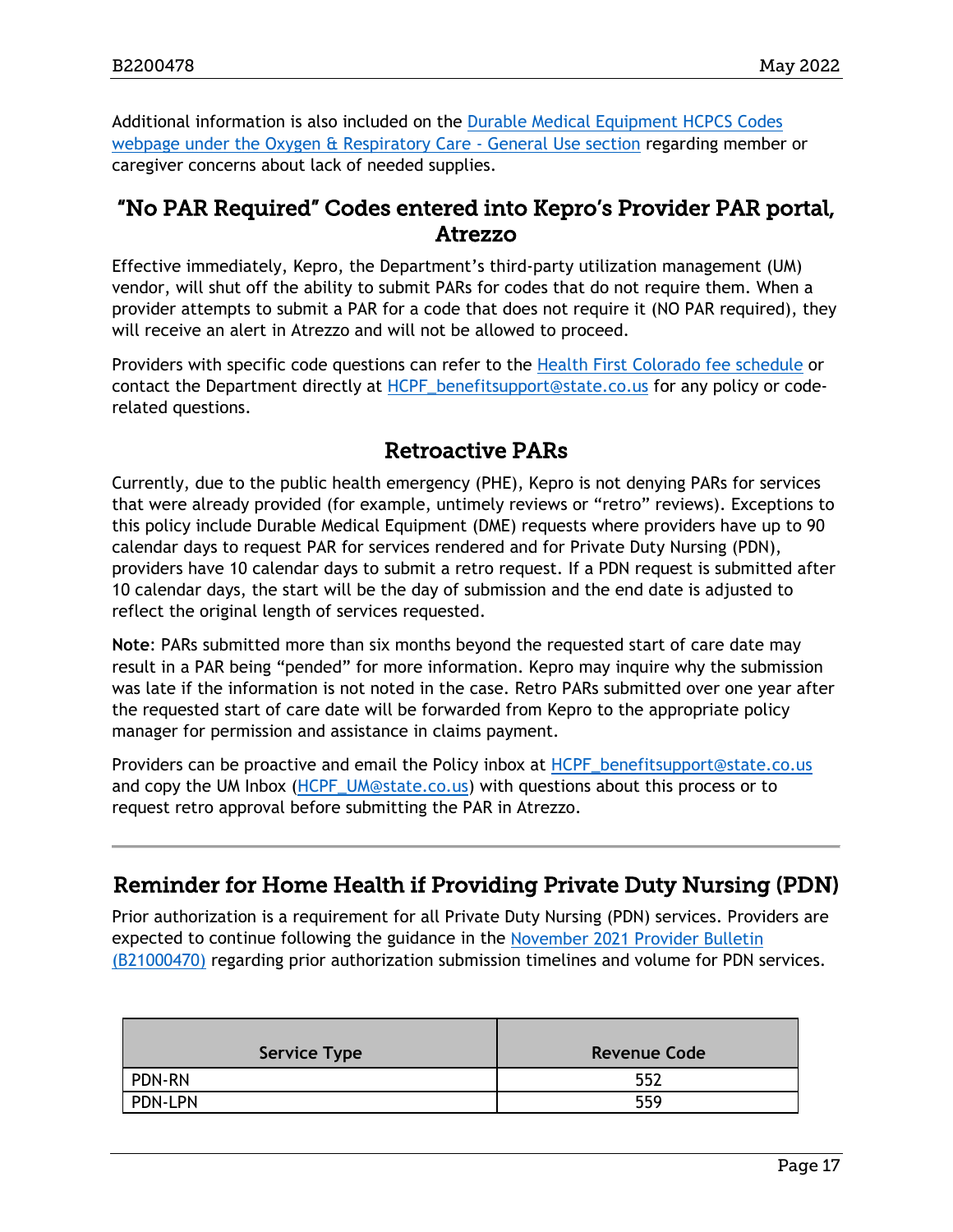| PDN-RN (group-per client)      | 580 |
|--------------------------------|-----|
| PDN-LPN (group-per client)     | 581 |
| "Blended" group rate / client* | 582 |

\* The "blended" rate is available on request for a Home Health Agency that provides Private Duty Nursing to multiple clients at group care settings. All Private Duty Nursing provided in those settings is billed at the same rate and revenue code for an RN or LPN.

As a reminder, Adult Home Health does require a PAR.

Read the [frequently asked questions](https://hcpf.colorado.gov/sites/hcpf/files/PARs_FAQs_3-8-22.pdf) and the updated [Operational Memo](https://hcpf.colorado.gov/sites/hcpf/files/Update%20Temporary%20Suspension%20of%20Prior%20Authorization%20Requirements%20for%20Pediatric%20Long-Term%20Home%20Health%203-8-2022.pdf) for more information. Visit the [PAR Updates web page](https://hcpf.colorado.gov/par-updates) for more information and updates.

### Kepro is Here for Colorado Providers!

- <span id="page-17-0"></span>● Contact a live agent in Kepro's customer service department at 720-689-6340 from 8:00 a.m. to 5:00 p.m. MT, Monday through Friday.
- If the Customer Service Representative (CSR) is unable to provide a response to a question (for example, if the issue needs a response from a clinical staff person) the CSR will attempt to transfer to the reviewer who worked/is working the case or, if the reviewer is not available, the CSR will then transfer the call to a supervisor for resolution.
	- $\circ$  If neither the reviewer nor supervisor are available at the time of the call, call back information is sent to the clinical team for call back and resolution.
- An additional option is to contact the provider relations team by email at [coproviderissue@kepro.com.](mailto:coproviderissue@kepro.com) Include the case ID number or PAR number in the email, as well as a summary of the issue.
	- o If the email is pertaining to a request for additional information ("pend") from Kepro, please note that in the subject line of the email (Subject: Pend Issue case ID#.).
- <span id="page-17-2"></span>● Provider relations staff will respond within one business day.

# Women's Health, Physician Services, Clinics

### <span id="page-17-1"></span>Changes to Family Planning Services: Undocumented and Expanded Income Group

Effective July 1, 2022, several changes will occur related to the family planning benefit.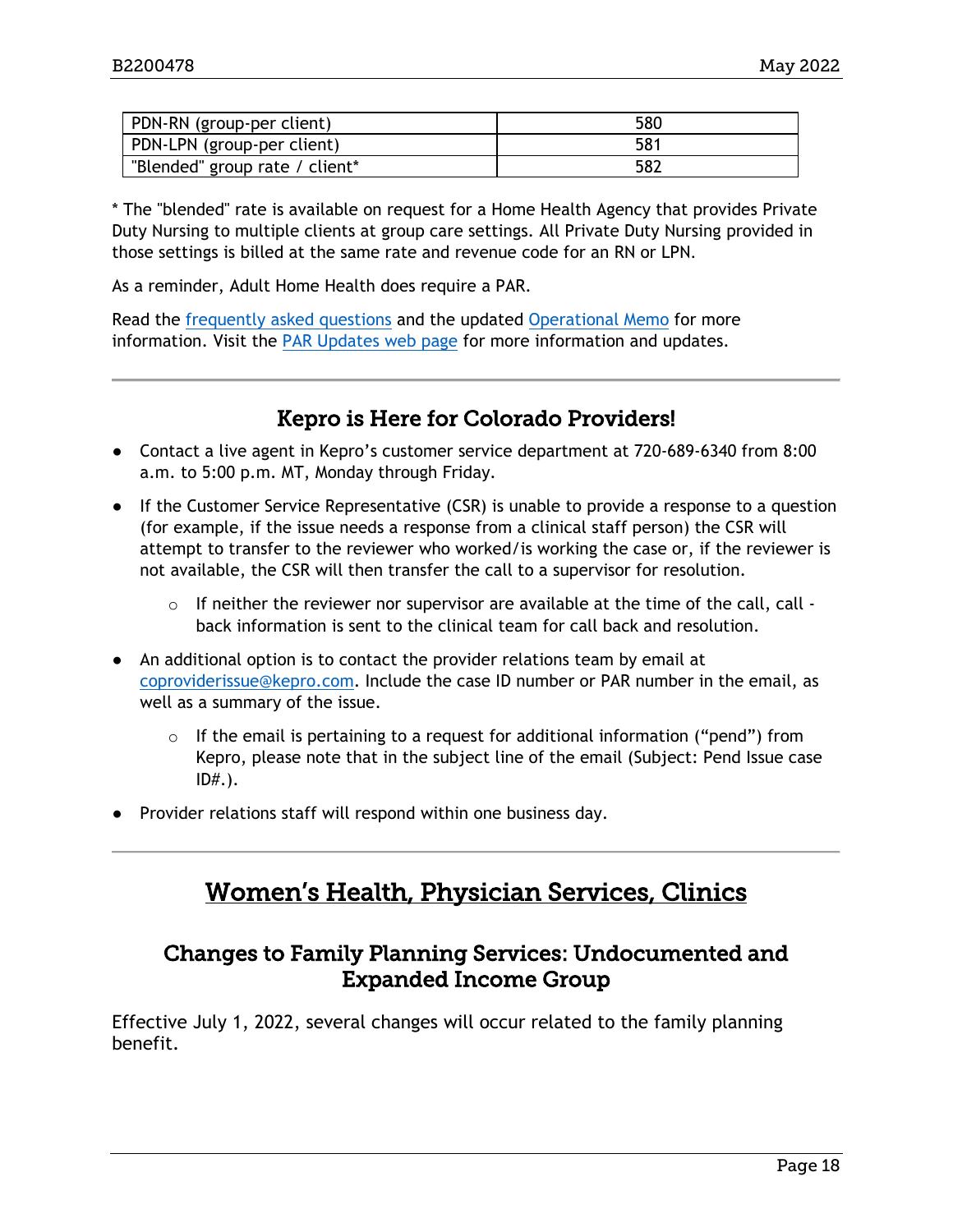#### **Twelve-Month Supply of Contraceptives**

Providers can prescribe a 12-month supply of contraceptives to Health First Colorado (Colorado's Medicaid program) members eligible for family planning services.

#### **Family Planning Services for Undocumented Individuals**



Health First Colorado will provide family planning services for undocumented individuals who have enrolled.

Family planning services provided through Health First Colorado include a 12-month supply of any Food and Drug Administration (FDA)-approved contraceptive drug, device, or product or an alternative if indicated by a health care provider. This includes:

- Any contraceptive drug, device or product approved by the FDA.
- Services related to the administration and monitoring of such products, including management of side effects.
- Counseling services for continued adherence to a prescribed regimen.
- Device insertion and removal.
- Any other contraceptive method and counseling services identified by the Department of Health and Human Services (HHS) or the Women's Preventive Services Guidelines.

#### **Family Planning and Family Planning-Related Services for Expanded Income (up to 260% of the Federal Poverty Level)**

The Colorado interChange is being updated in accordance with [Senate Bill \(SB\) 21-009](https://leg.colorado.gov/bills/sb21-009) and [SB](https://leg.colorado.gov/bills/sb21-025)  [21-025](https://leg.colorado.gov/bills/sb21-025) to expand the Family Planning Benefit to undocumented Coloradans and individuals who do not exceed the currently defined federal poverty level.

Health First Colorado will provide family planning and family planning-related services for individuals whose income exceeds levels for general Health First Colorado benefits. Individuals with incomes up to 260% of the Federal Poverty Level can be presumptively eligible and then fully eligible for these services.

A new billing manual for expanded income and undocumented family planning services, including more details on enrollment for members and billing by providers, will be issued in June 2022.

Sign up for the [Maternal, Child and Reproductive Health Newsletter](https://docs.google.com/forms/d/e/1FAIpQLSffpGQS0rFaTUjD7Vv-W4XwVNd8Pef8ubbhq5sqBawEczHo8g/viewform?usp=sf_link) and visit the [Maternal, Child and Reproductive Health web page](https://hcpf.colorado.gov/maternal-child-and-reproductive-health) for the latest information regarding this program.

Email [hcpf\\_MaternalChildHealth@state.co.us](mailto:hcpf_MaternalChildHealth@state.co.us) with questions about these changes.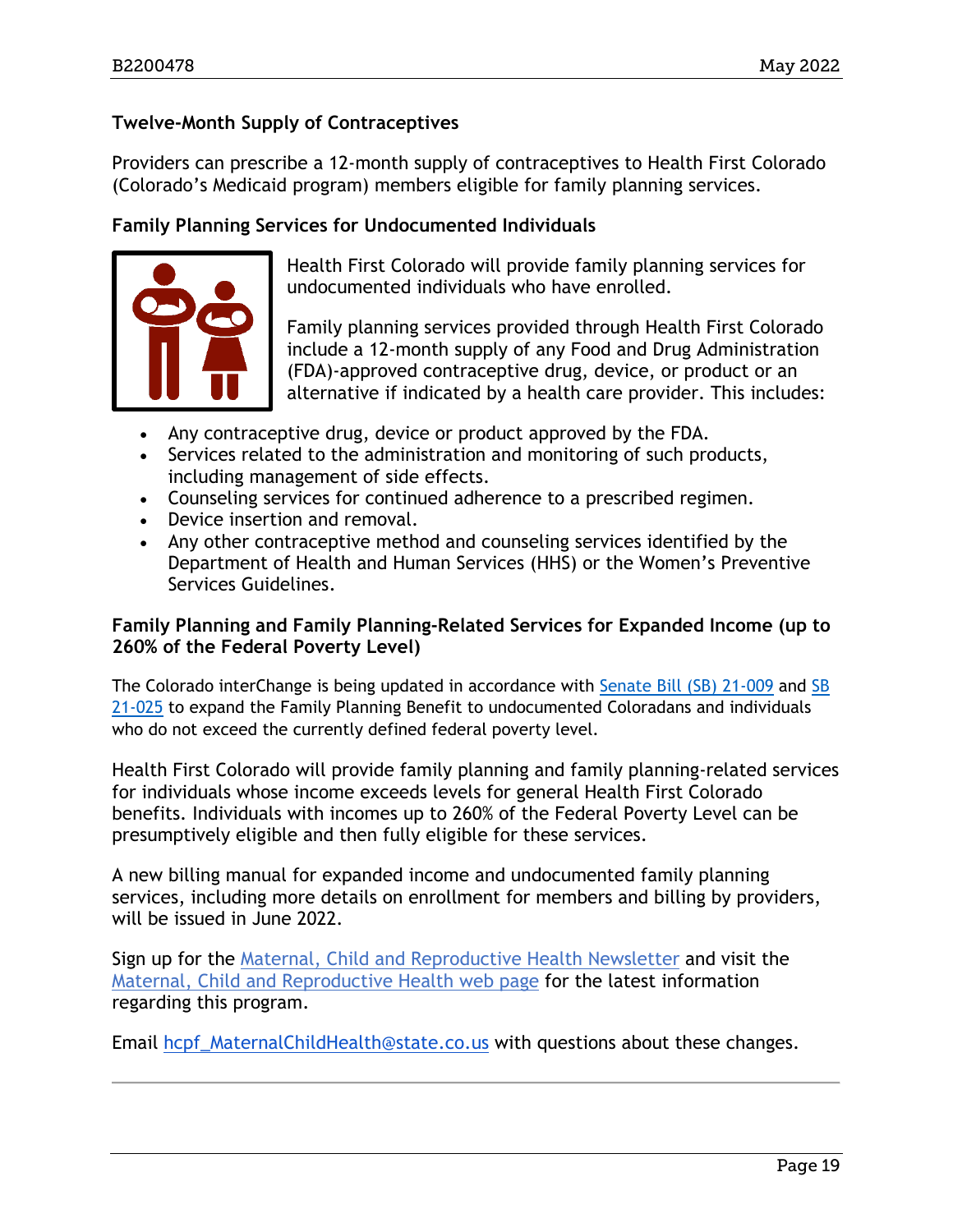### <span id="page-19-0"></span>Post-Partum Coverage Extended to 12 Months for Child Health Plan Plus (CHP+) and Health First Colorado Members

The Colorado interChange is being updated in accordance with [Senate Bill \(SB\) 21-194](https://leg.colorado.gov/bills/sb21-194) to extend postpartum medical benefits coverage from 60 days to 12 months to persons who qualified for benefits while pregnant. Per the American Rescue Plan Act (ARPA), CHP+ must implement the same 12-month extension implemented for Medicaid.

<span id="page-19-2"></span>Visit the [Obstetrical Care Billing Manual web page](https://hcpf.colorado.gov/OB-manual) for more information on this policy.

# Provider Billing Training Sessions

### <span id="page-19-1"></span>May and June 2022 Provider Billing Webinar-Only Training **Sessions**

Providers are invited to participate in training sessions for an overview of Health First Colorado billing instructions and procedures. The current and following months' workshop calendars are shown below.

#### **Who Should Attend?**

Staff who submit claims, are new to billing Health First Colorado services, or need a billing refresher course should consider attending one or more of the following provider training sessions.



The institutional claims (UB-04) and professional claims (CMS 1500) training sessions provide high-level overviews of claim submission, prior authorizations, navigating the Department's [website,](https://www.colorado.gov/hcpf/) using the [Provider Web Portal,](https://colorado-hcp-portal.xco.dcs-usps.com/hcp/provider/Home/tabid/135/Default.aspx) and more. For a preview of the training materials used in these sessions, refer to the Beginner Billing Training: Professional Claims (CMS 1500) and Beginner Billing Training: Institutional Claims (UB-04) available on the [Provider Training](https://www.colorado.gov/pacific/hcpf/provider-training)  [web page](https://www.colorado.gov/pacific/hcpf/provider-training) under the Billing Training – Resources drop-down section.

For more training materials on navigating the Provider Web Portal, refer to the Provider Web Portal Quick Guides available on the [Quick Guides web page.](https://www.colorado.gov/hcpf/interchange-resources)

**Note:** Trainings may end prior to 11:30 a.m. MT. Time has been allotted for questions at the end of each session.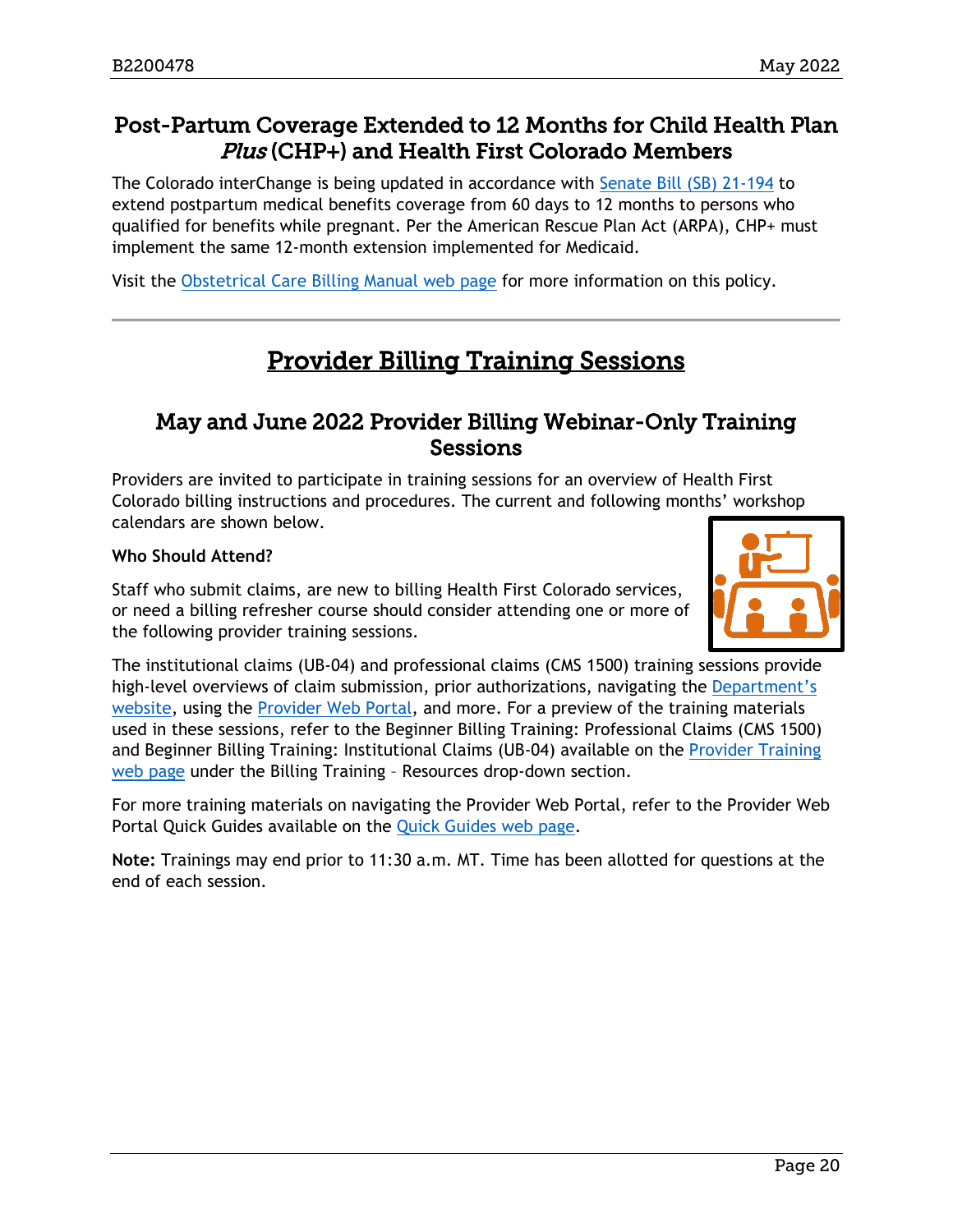| Sunday          | Monday                       | Tuesday         | Wednesday       | Thursday                                                                                                                                                                       | Friday          | Saturday        |
|-----------------|------------------------------|-----------------|-----------------|--------------------------------------------------------------------------------------------------------------------------------------------------------------------------------|-----------------|-----------------|
| $\overline{1}$  | $\overline{2}$               | $\overline{3}$  | $\overline{4}$  | $\overline{5}$                                                                                                                                                                 | $\overline{6}$  | $\overline{7}$  |
| $\overline{8}$  | $\overline{9}$               | 10              | $\overline{11}$ | $\overline{12}$<br><b>Beginner</b><br><b>Billing</b><br><b>Training:</b><br>Professional<br><b>Claims (CMS</b><br><b>1500)</b><br>$9:00 a.m. -$<br>11:30 a.m.<br><b>MT</b>     | $\overline{13}$ | $\overline{14}$ |
| 15              | $\overline{16}$              | $\overline{17}$ | $\overline{18}$ | $\overline{19}$                                                                                                                                                                | $\overline{20}$ | $\overline{21}$ |
| $\overline{22}$ | $\overline{23}$              | $\overline{24}$ | $\overline{25}$ | $\overline{26}$<br><b>Beginner</b><br><b>Billing</b><br><b>Training:</b><br><b>Institutional</b><br><b>Claims (UB-</b><br>04)<br>$9:00 a.m. -$<br>11:30 a.m.<br>M <sub>T</sub> | $\overline{27}$ | $\overline{28}$ |
| 29              | 30<br><b>Memorial</b><br>Day | 31              |                 |                                                                                                                                                                                |                 |                 |

#### **May 2022**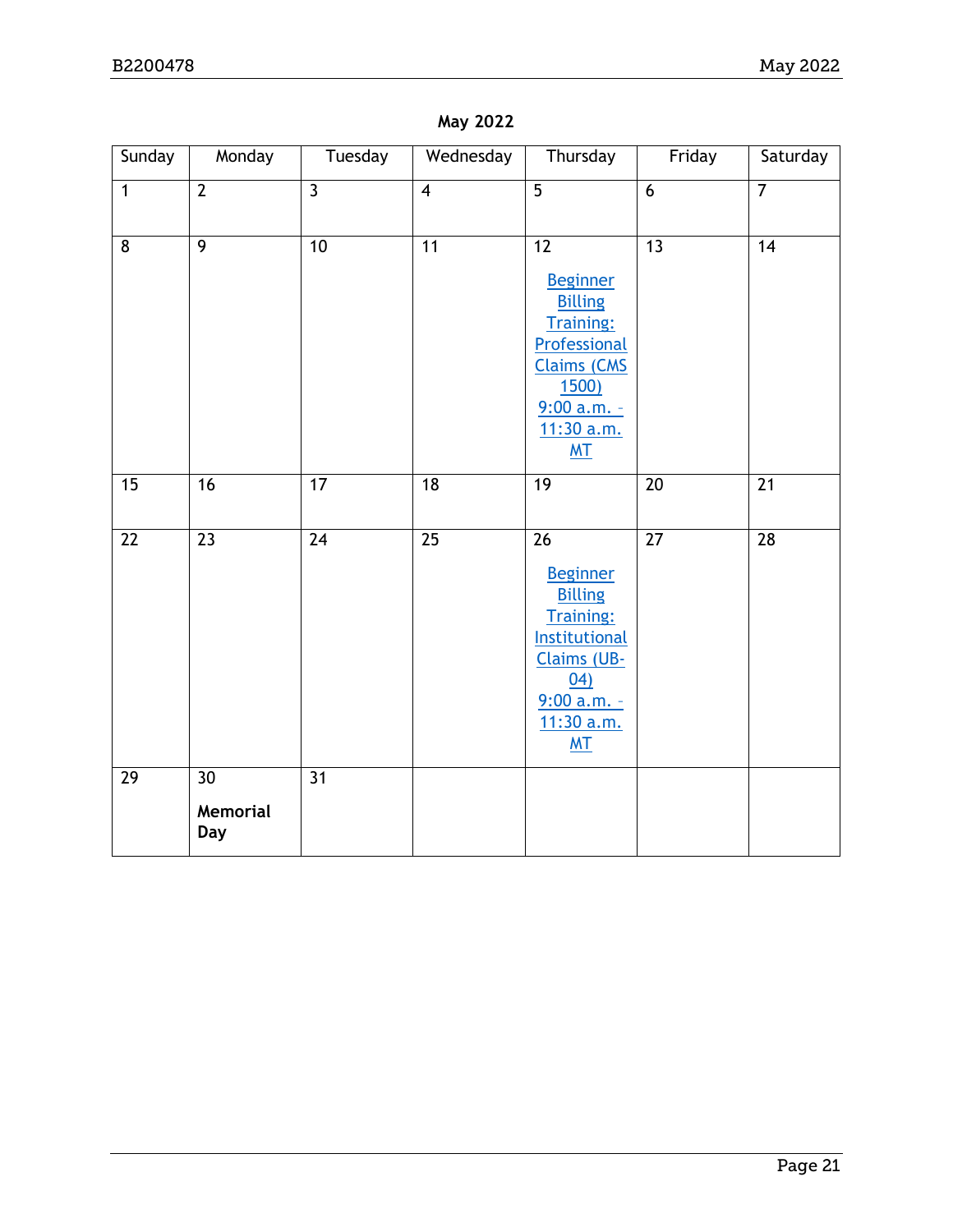| Sunday | Monday          | Tuesday         | Wednesday       | Thursday                                                                                                                                                                       | Friday          | Saturday        |
|--------|-----------------|-----------------|-----------------|--------------------------------------------------------------------------------------------------------------------------------------------------------------------------------|-----------------|-----------------|
|        |                 |                 | $\mathbf{1}$    | $\overline{2}$                                                                                                                                                                 | $\overline{3}$  | $\overline{4}$  |
| 5      | 6               | $\overline{7}$  | $\overline{8}$  | $\overline{9}$<br><b>Beginner</b><br><b>Billing</b><br><b>Training:</b><br>Professional<br><b>Claims (CMS</b><br><b>1500)</b><br>$9:00 a.m. -$<br>11:30 a.m.<br>M <sub>T</sub> | 10              | 11              |
| 12     | 13              | 14              | $\overline{15}$ | 16                                                                                                                                                                             | $\overline{17}$ | $\overline{18}$ |
| 19     | $\overline{20}$ | $\overline{21}$ | $\overline{22}$ | $\overline{23}$<br><b>Beginner</b><br><b>Billing</b><br><b>Training:</b><br><b>Institutional</b><br>Claims (UB-<br>04)<br>9:00 a.m. -<br>11:30 a.m.<br><b>MT</b>               | $\overline{24}$ | $\overline{25}$ |
| 26     | 27              | 28              | $\overline{29}$ | 30                                                                                                                                                                             |                 |                 |

#### **June 2022**